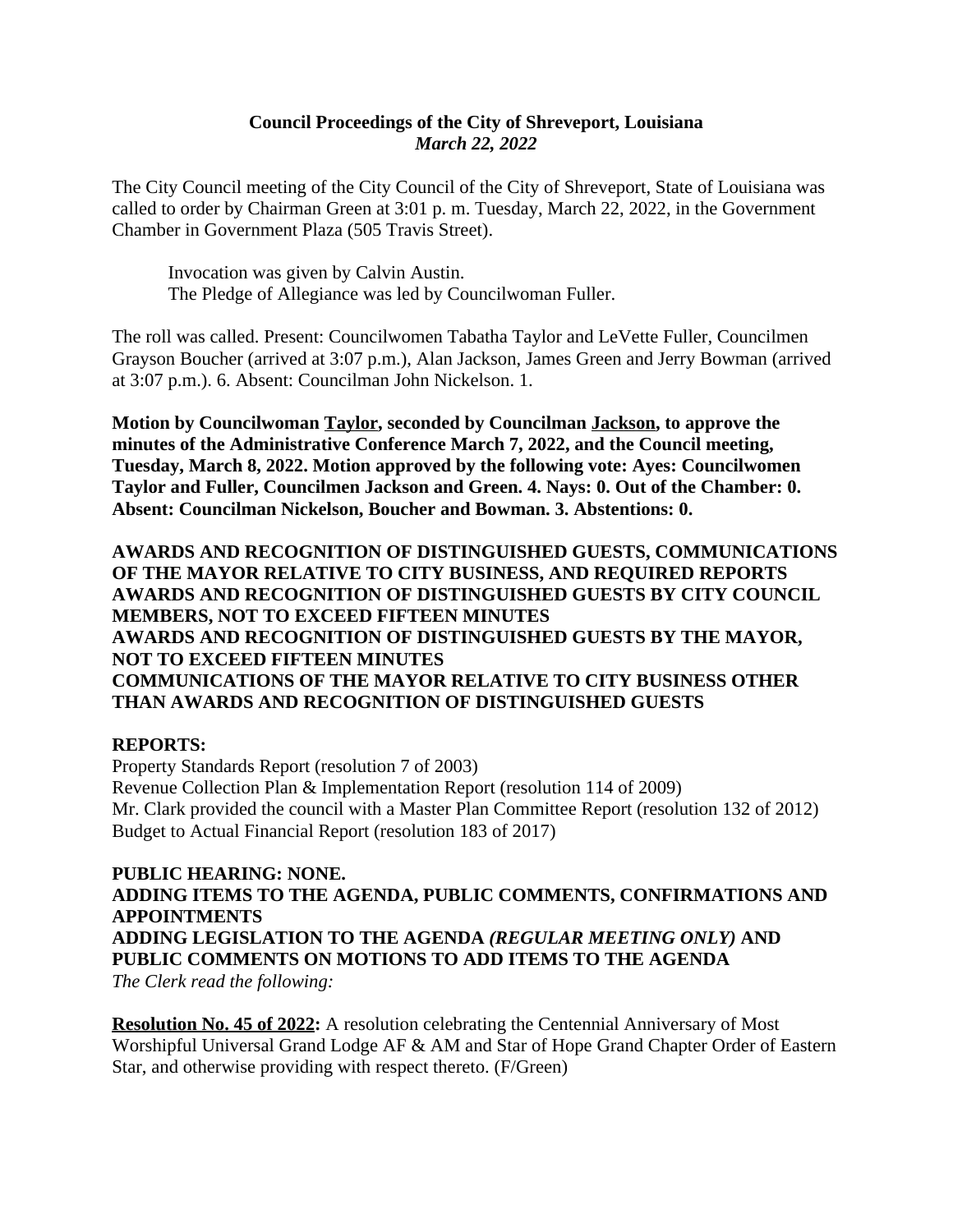Councilman Green asked those in attendance if there was anyone present to speak in favor of or in opposition to adding Resolution No. 45 of 2022 to the agenda. No one spoke.

**Motion by Councilman Bowman, seconded by Councilman Jackson, to add Resolution No. 45 of 2022 to the agenda. Motion approved by the following vote: Ayes: Councilwomen Taylor and Fuller, Councilmen Boucher, Jackson, Green and Bowman. 6. Nays: 0. Out of the Chamber: 0. Absent: Councilman Nickelson. 1. Abstentions: 0.**

### **PUBLIC COMMENTS (IN ACCORDANCE WITH SECTION 1.11 OF THE RULES OF PROCEDURE) (ADMINISTRATIVE CONFERENCE ON ANY MATTER OF PUBLIC CONCERN REGARDLESS OF WHETHER THE ITEM IS ON THE AGENDA) (REGULAR MEETING ON MATTERS WHICH ARE ON THE AGENDA)**

*Marvin Muhammed made general comments as it relates to Ordinance No. 27, 28 and 38 of 2022.*

*Sammy Mears spoke in support of Resolution No. 32 of 2022.*

*Irma Rogers made general comments as it relates to Ordinance No. 27 and. 28 of 2022.*

**CONFIRMATION AND APPOINTMENTS**: Shreveport Airport Authority – Tangela Hampton Sylvie

**Motion by Councilwoman Taylor, seconded by Councilman Bowman, to adopt the executive appointment of Tangela Hampton Sylvie to the Shreveport Airport Authority. Motion approved by the following vote: Ayes: Councilwomen Taylor and Fuller, Councilmen Boucher, Jackson, Green and Bowman. 6. Nays: 0. Out of the Chamber: 0. Absent: Councilman Nickelson. 1. Abstentions: 0.**

**CONSENT AGENDA LEGISLATION TO INTRODUCE ROUTINE ORDINANCES AND RESOLUTIONS RESOLUTIONS**: NONE **ORDINANCES**: NONE **TO ADOPT ORDINANCES AND RESOLUTIONS RESOLUTIONS:** NONE **ORDINANCES**: NONE **REGULAR AGENDA LEGISLATION RESOLUTIONS ON SECOND READING AND FINAL PASSAGE OR WHICH WILL REQUIRE ONLY ONE READING**

*The Clerk read the following:* 

**Resolution No. 132 of 2021:** A resolution authorizing the mayor to execute an Option to Ground Lease between the City of Shreveport and Shreveport HP Allendale, LLC and otherwise providing with respect thereto

**Read by title and as read motion by Councilwoman Taylor, seconded by Councilman**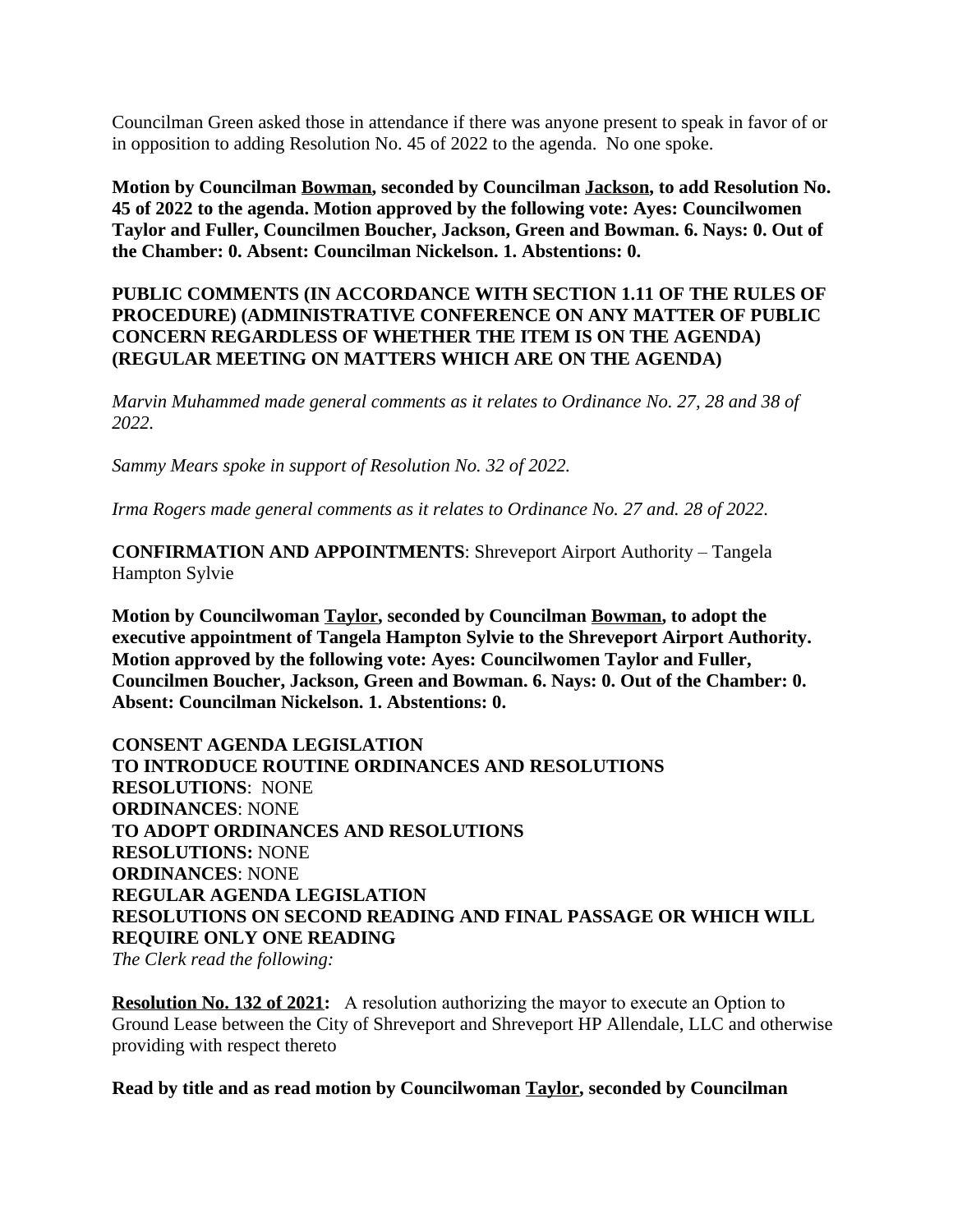**Bowman, to postpone. Motion approved by the following vote: Ayes: Councilwomen Taylor and Fuller, Councilmen Boucher, Jackson, Green and Bowman. 6. Nays: 0. Out of the Chamber: 0. Absent: Councilman Nickelson. 1. Abstentions: 0.**

**Resolution No. 165 of 2021:** A resolution approving a restoration tax abatement renewal application for Venyu Solutions, LLC, 601 Milam Street, and to otherwise provide with respect thereto

**Read by title and as read motion by Councilwoman Fuller, seconded by Councilman Bowman, to postpone. Motion approved by the following vote: Ayes: Councilwomen Taylor and Fuller, Councilmen Boucher, Jackson, Green and Bowman. 6. Nays: 0. Out of the Chamber: 0. Absent: Councilman Nickelson. 1. Abstentions: 0.**

**Resolution No. 24 of 2022:** A resolution authorizing the employment of legal counsel to represent the City of Shreveport, and to otherwise provide with respect thereto.

**Read by title and as read motion by Councilwoman Taylor, seconded by Councilman Bowman, to postpone. Motion approved by the following vote: Ayes: Councilwomen Taylor and Fuller, Councilmen Boucher, Jackson, Green and Bowman. 6. Nays: 0. Out of the Chamber: 0. Absent: Councilman Nickelson. 1. Abstentions: 0.**

### **RESOLUTION NO. 29 OF 2022**

### **A RESOLUTION TO HONOR WOODY'S HOME FOR VETERANS FOR THE ASSISTANCE THEY PROVIDE TO VETERANS AND THEIR CONTRIBUTIONS THE CITY OF SHREVEPORT, AND TO OTHERWISE PROVIDE WITH RESPECT THERETO.**

BY: COUNCILMEMBERS LEVETTE FULLER AND GRAYSON BOUCHER WHEREAS, Woody's Home for Veterans was founded in 2003 by Ronald Key in honor of his father, Harold Woodrow "Woody" Key, a World War II veteran, and other fellow American veterans like his Dad.

WHEREAS, Woody's was founded to provide stable transitional or long-term housing for veterans with mental illnesses such as PTSD and depression, all of Woody's residents have a diagnosed mental illness; and

WHEREAS, Woody's residents came back from their time of service with deep wounds not necessarily visible to the naked eye, conditions such as PTSD and depression, both brought about by the horrors of combat, can be devastating and permanently alter a person's life; and

WHEREAS, Woody's provides a home and safe haven for veterans where they can interact with one another, feel safe, and continue to receive the care they need and deserve; and

WHEREAS, Woody's provides everything to the veterans from underwear to toilet paper to suits, in addition, they distribute medicine to the veterans and take them to appointments at the VA; and

WHEREAS, in 2008, Woody's opened the doors to their second home and remain 90% full; and WHEREAS, Woody's goal is to assist as many veterans suffering from mental health issues as possible and give them a place to call home.

NOW THEREFORE, BE IT RESOLVED by the City Council of the City of Shreveport, acting in due, regular, and legal session convened, that the City Council hereby honors Woody's Home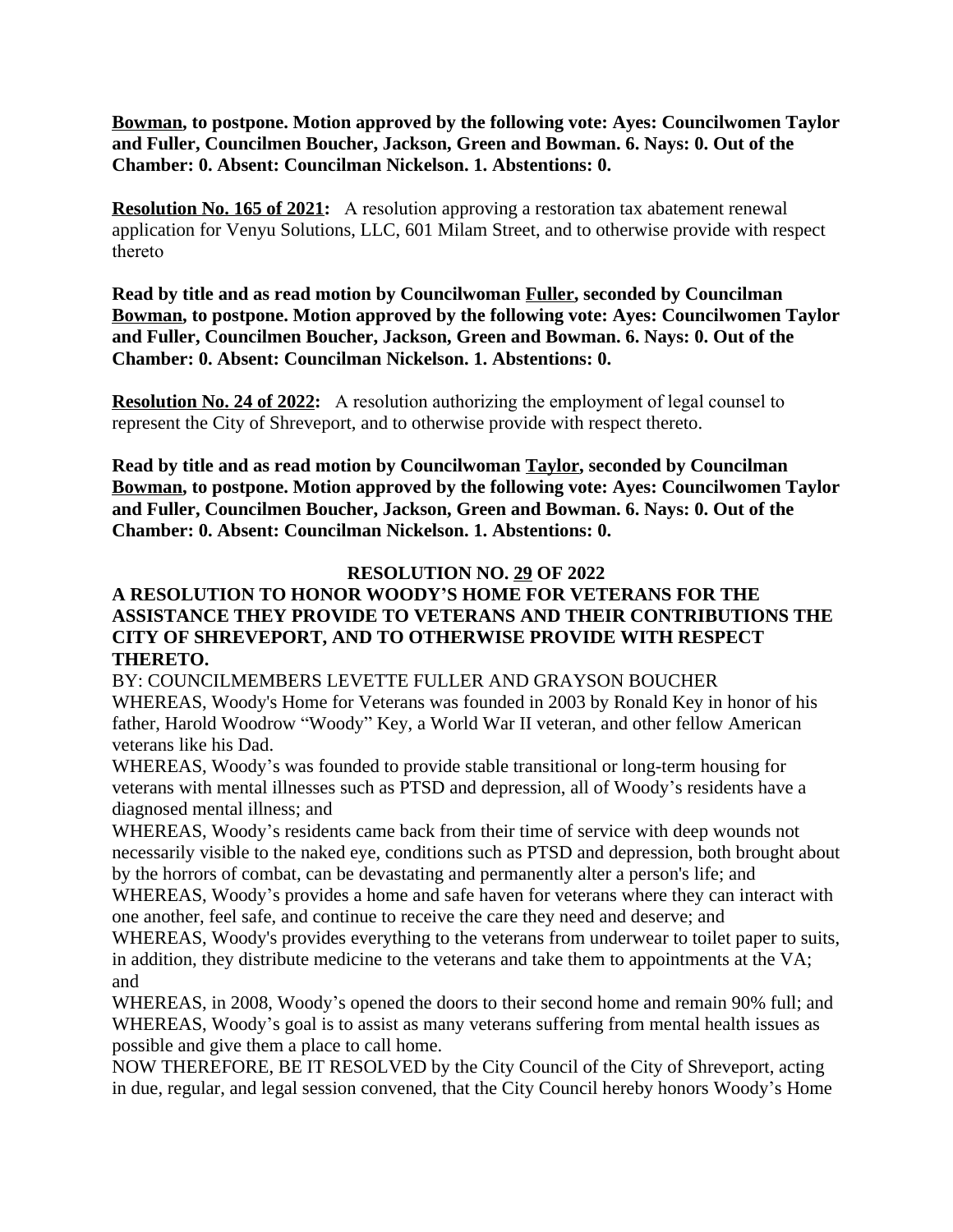for Veterans for the assistance they provide to veterans and their contributions to the City of Shreveport.

BE IT FURTHER RESOLVED that this resolution shall be executed in duplicate originals with one original presented to Woody's Home for Veterans and the other resolution filed in perpetuity in the office of the Clerk of Council for the City of Shreveport.

**Read by title and as read motion by Councilwoman Fuller, seconded by Councilman Boucher, to adopt. Motion approved by the following vote: Ayes: Councilwomen Taylor and Fuller, Councilmen Boucher, Jackson, Green and Bowman. 6. Nays: 0. Out of the Chamber: 0. Absent: Councilman Nickelson. 1. Abstentions: 0.**

### **RESOLUTION NO. 34 OF 2022 A RESOLUTION AUTHORIZING THE EXECUTION OF A COOPERATIVE ENDEAVOR AGREEMENT WITH THE ASEANA FOUNDATION, AND TO OTHERWISE PROVIDE WITH RESPECT THERETO**

WHEREAS, the Aseana Foundation, a duly organized not-for-profit organization, together with the City of Shreveport will host the 14 th Annual Spring and Fall Festivals at the City of Shreveport's Asian Gardens located at 800 Milam Street in downtown Shreveport on May 14th and in October 2022; and

WHEREAS, the two (2) festivals will provide an opportunity for citizens of the City of Shreveport and surrounding areas to enjoy free quality of life events and programs that promote the unique music, art, and culinary offerings of a different Asian country at each festival; and WHEREAS, the event will bring visitors to the park from around the region and will celebrate the diverse, rich culture of various Asian countries; and

WHEREAS, persons residing in and around Shreveport are the primary beneficiaries of the efforts made by the Aseana Foundation during the Annual Spring and Fall Festivals; and WHEREAS, the programs and efforts of the Aseana Foundation provides a benefit to the public and serves a public purpose; and

WHEREAS, the City of Shreveport will serve as the co-sponsor of the 2022 & 2023 Spring and Fall Festivals.

NOW, THEREFORE BE IT RESOLVED by the City Council of the City of Shreveport, in due, regular and legal session convened that the Mayor is authorized to execute a Cooperative Endeavor Agreement with the Aseana Foundation, substantially in accordance with the draft thereof which was filed for public inspection in the Office of the Clerk of Council.

BE IT FURTHER RESOLVED, that if any provision or item of this resolution or the application thereof is held invalid, such invalidity shall not affect other provisions, items or applications of this resolution which can be given effect without the invalid provisions, items or applications and to this end the provisions of this resolution are hereby declared severable.

BE IT FURTHER RESOLVED that all resolution or parts thereof in conflict herewith are hereby repealed.

**Read by title and as read motion by Councilwoman Fuller, seconded by Councilwoman Taylor, to adopt. Motion approved by the following vote: Ayes: Councilwomen Taylor and Fuller, Councilmen Boucher, Jackson, Green and Bowman. 6. Nays: 0. Out of the Chamber: 0. Absent: Councilman Nickelson. 1. Abstentions: 0.**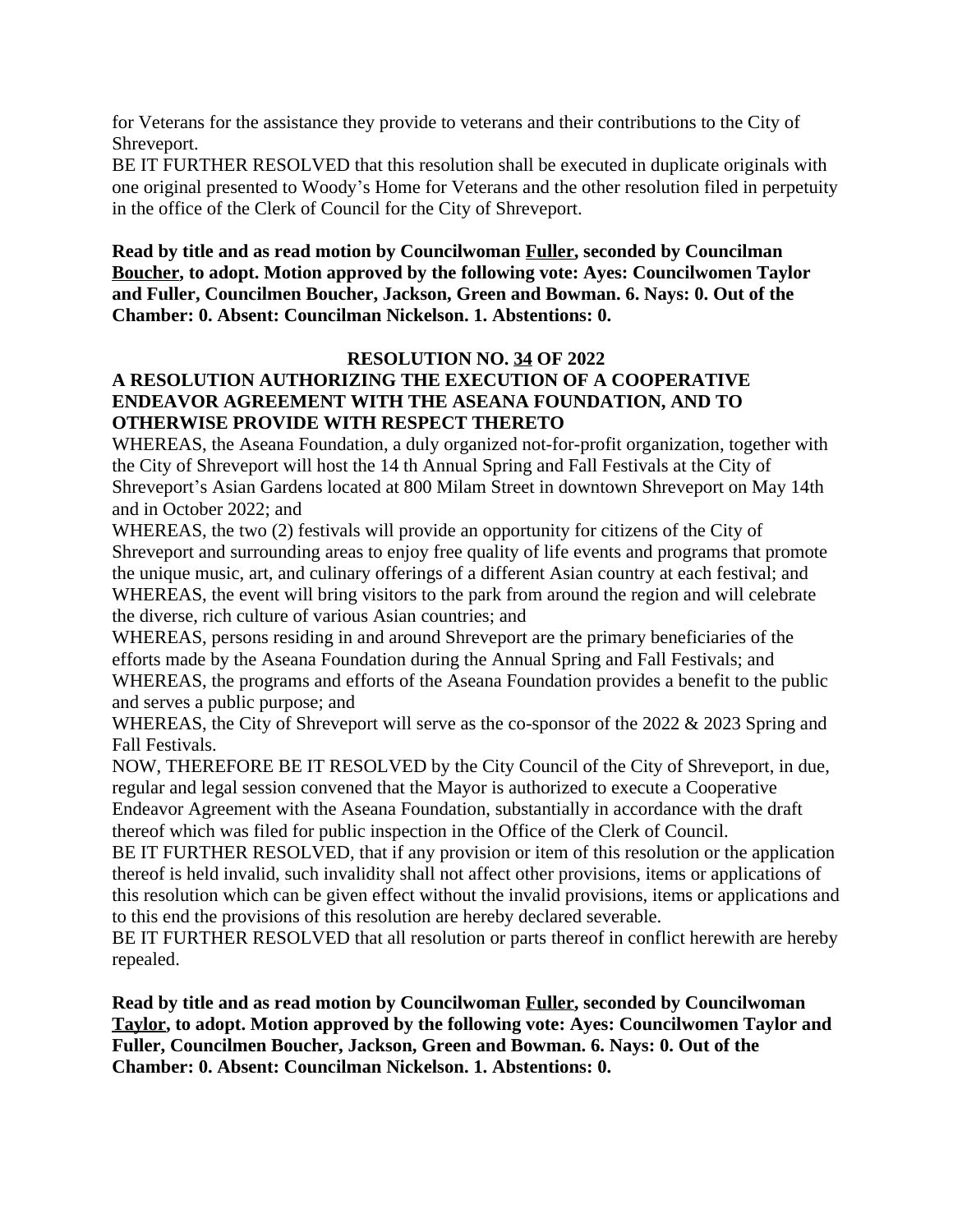### **RESOLUTION NO. 35 OF 2022**

### **A RESOLUTION AUTHORIZING THE USE OF CERTAIN EQUIPMENT BY THE NORTH SHREVEPORT BUSINESS ASSOCIATION AND TO OTHERWISE PROVIDE WITH RESPECT THERETO**

WHEREAS, the City desires to participate in programs which directly benefit the citizens of the City by participating in wholesome activities which serve to benefit the entire community; and WHEREAS, the North Shreveport Business Association, desires to provide an event and fundraising support to the community by hosting the Annual Crawfish Boil Fundraiser and the Heroes Barbeque Cook-Off in Shreveport; and

WHEREAS, North Shreveport Business Association has requested the use of certain city owned equipment during the event; and

WHEREAS, the program sponsored by the North Shreveport Business Association serves as a benefit to Shreveport Fire Department, Shreveport Police Department and the Caddo Parish Sherriff's Department which serves a public benefit and serves a public purpose.

NOW, THEREFORE, BE IT RESOLVED by the City Council of the City of Shreveport, that the use of certain city-owned equipment by the North Shreveport Business Association is hereby approved.

BE IT FURTHER RESOLVED that the use of the equipment by the North Shreveport Business Association is conditioned upon the execution of an indemnity and hold harmless agreement by the North Shreveport Business Association in favor of the City of Shreveport in a form acceptable to the Office of the City Attorney.

BE IT FURTHER RESOLVED that if any provision or item of this resolution or the application thereof is held invalid, such invalidity shall not affect other provisions, items or applications of this resolution which can be given effect without the invalid provisions, items or application, and to this end, the provisions of this resolution are hereby declared severable.

BE IT FURTHER RESOLVED that all resolutions or parts thereof in conflict herewith are hereby repealed.

**Read by title and as read motion by Councilwoman Taylor, seconded by Councilman Boucher, to adopt. Motion approved by the following vote: Ayes: Councilwomen Taylor and Fuller, Councilmen Boucher, Jackson, Green and Bowman. 6. Nays: 0. Out of the Chamber: 0. Absent: Councilman Nickelson. 1. Abstentions: 0.**

### **RESOLUTION NO. 36 OF 2022**

### **A RESOLUTION AUTHORIZING THE USE OF CERTAIN EQUIPMENT BY THE SHREVEPORT-BOSSIER SPORTS COMMISSION, AND TO OTHERWISE PROVIDE WITH RESPECT THERETO**

WHEREAS, the Shreveport-Bossier Sports Commission, a duly organized public entity, will host the 6th Annual Red River Balloon Rally on June 24-25, 2022; and

WHEREAS, the event will provide an opportunity for citizens of the City of Shreveport and surrounding areas to enjoy free quality of life events and programs that promote the unique experience of seeing hot air balloons up close while enjoying music, food and community spirit; and

WHEREAS, the event will bring visitors to our communities from around the region to enjoy the event while showcasing our beautiful cities; and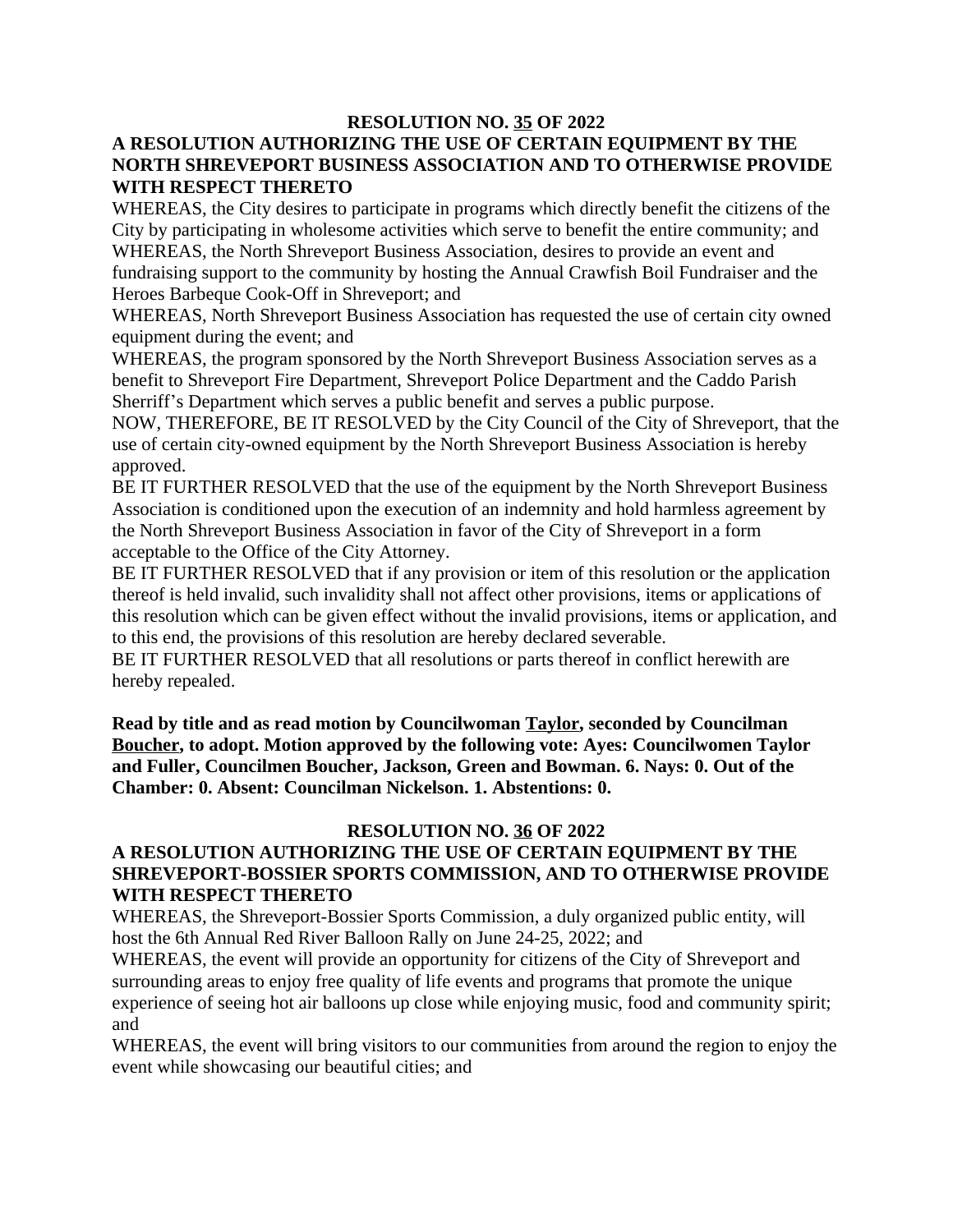WHEREAS, persons residing in and around Shreveport are the primary beneficiaries of the efforts made by the Shreveport-Bossier Sports Commission during the Red River Balloon Rally; and

WHEREAS, the programs and efforts of Shreveport-Bossier Sports Commission provides a benefit to the public and serves a public purpose; and

WHEREAS, the City of Shreveport will be named as a sponsor of the 2022 Red River Balloon Rally.

NOW, THEREFORE BE IT RESOLVED by the City Council of the City of Shreveport, in due, regular and legal session convened that the use of certain city owned equipment on June 24-25, 2022 during the Red River Balloon Rally is hereby approved.

BE IT FURTHER RESOLVED that the use of the equipment by the Shreveport Bossier Sports Commission is conditioned upon the execution of an indemnity and hold harmless agreement by the Shreveport Bossier Sports Commission in favor of the City of Shreveport in a form acceptable to the Office of the City Attorney.

BE IT FURTHER RESOLVED, that if any provision or item of this resolution or the application thereof is held invalid, such invalidity shall not affect other provisions, items or applications of this resolution which can be given effect without the invalid provisions, items or applications and to this end the provisions of this resolution are hereby declared severable.

BE IT FURTHER RESOLVED that all resolution or parts thereof in conflict herewith are hereby repealed.

**Read by title and as read motion by Councilman Bowman, seconded by Councilwoman Fuller, to adopt. Motion approved by the following vote: Ayes: Councilwomen Taylor and Fuller, Councilmen Boucher, Jackson, Green and Bowman. 6. Nays: 0. Out of the Chamber: 0. Absent: Councilman Nickelson. 1. Abstentions: 0.**

### **RESOLUTION NO. 37 OF 2022**

### **A RESOLUTION AMENDING THE ELIGIBILITY REQUIREMENTS FOR THE DEPARTMENT OF WATER AND SEWERAGE SHREVEPORT WATER ASSISTANCE PROGRAM (SWAP) AND TO OTHERWISE PROVIDE WITH RESPECT THERETO**

WHEREAS, it is recommended that the Current Eligibility Requirements for SWAP, attached hereto as Exhibit A be adjusted to and replaced with the Revised SWAP Eligibility Requirements, attached hereto as Exhibit B; and

WHEREAS, the revised eligibility requirements for SWAP will provide assistance to more households within the City of Shreveport.

NOW, THEREFORE, BE IT RESOLVED by the City Council of the City of Shreveport, Louisiana, in due, legal, and regular session convened, that the Revised SWAP Eligibility Requirements be approved, and become effective April 1, 2022; and

BE IT FURTHER RESOLVED that if any provision or item of this Resolution or the application thereof is held invalid, such invalidity shall not affect other provisions, items or applications of this Resolution which can be given affect without the invalid provisions, items, or applications and to this end the provisions of this Resolution are hereby declared severable.

BE IT FURTHER RESOLVED that all ordinances, resolutions, or parts thereof in conflict herewith are hereby repealed.

BE IT FURTHER RESOLVED that this resolution shall become effective in accordance with the provisions of Shreveport City Ordinance Section 94-169(C).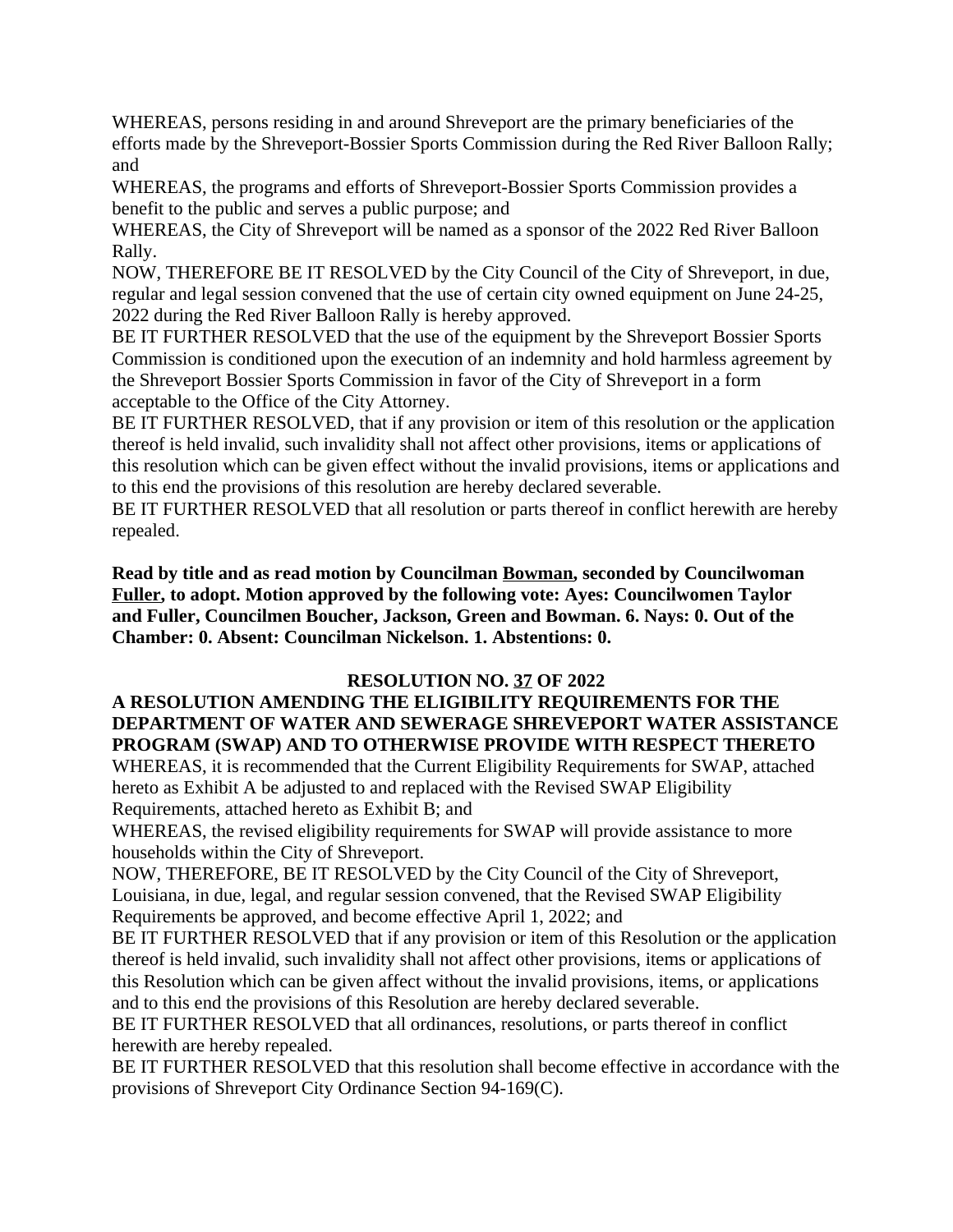THUS DONE AND ORDAINED by the City Council of the City of Shreveport, Louisiana

**Read by title and as read motion by Councilwoman Taylor, seconded by Councilman Bowman, to adopt. Motion approved by the following vote: Ayes: Councilwomen Taylor and Fuller, Councilmen Boucher, Jackson, Green and Bowman. 6. Nays: 0. Out of the Chamber: 0. Absent: Councilman Nickelson. 1. Abstentions: 0.**

#### **RESOLUTION NO. 38 OF 2022**

### **A RESOLUTION AUTHORIZING THE CITY OF SHREVEPORT, LOUISIANA, PURCHASING AGENT TO REJECT ALL BIDS RECEIVED FOR THE WATER AND SEWER PIPE IFB #22-005 AND TO OTHERWISE PROVIDE WITH RESPECT THERETO**

WHEREAS, on January 25, 2022, two (2) bids were received as a result of solicitation for Water and Sewer Pipe (IFB-22-005); and

WHEREAS, one bid was non-responsive, and

WHEREAS, the second bid of \$1,753,789.09 was over the project budget of \$250,000.00; and WHEREAS, pursuant to Shreveport City Charter Sec. 10.07, the Purchasing Agent may reject any and all bids and readvertise for bids with the approval of the City Council; and

WHEREAS, pursuant to Shreveport City Code Sec. 26-269 the City has adopted, by reference, portions of the Louisiana Procurement Code (La. R.S. 39:1551 through 39:1755) for materials, supplies, equipment and services; and

WHEREAS, La. R.S. 39:1605, authorizes the City to reject any and all bids for "best interests of the city;" and

WHEREAS, "best interests" under these facts and circumstances is authorized in 39:1605, whereby all bids were over the project budget; and

WHEREAS, it has been determined by the City Council and Purchasing Agent, and/or his/her designee, that such action is being taken in the best interests of the City.

NOW, THEREFORE, BE IT RESOLVED by the City Council of the City of Shreveport, Louisiana, in due, legal, and regular session convened that:

SECTION 1. The "whereas" clauses above are herein adopted as part of this Resolution. SECTION 2. The Purchasing Agent, or his/her designee, is hereby authorized to reject all bid(s) received for IFB #22-005.

BE IT FURTHER RESOLVED that the Mayor of the City of Shreveport, or his/her designee, shall be and is hereby authorized to do any and all things and to sign any and all documents in a form acceptable to the City Attorney, or his/her designee, necessary to effectuate the purposes set forth herein.

BE IT FURTHER RESOLVED that if any provision or item of this Resolution or the application thereof is held invalid, such invalidity shall not affect other provisions, items or applications of this resolution which can be given effect without the invalid provisions, items, or applications, and to this end the provisions of this resolution are hereby declared severable.

BE IT FURTHER RESOLVED that this Resolution shall become effective in accordance with the provisions of Shreveport City Charter Section 4.23.

BE IT FURTHER RESOLVED that all resolutions, ordinances, or parts thereof in conflict herewith are hereby repealed.

THUS, DONE AND RESOLVED by the City Council of the City of Shreveport, Louisiana.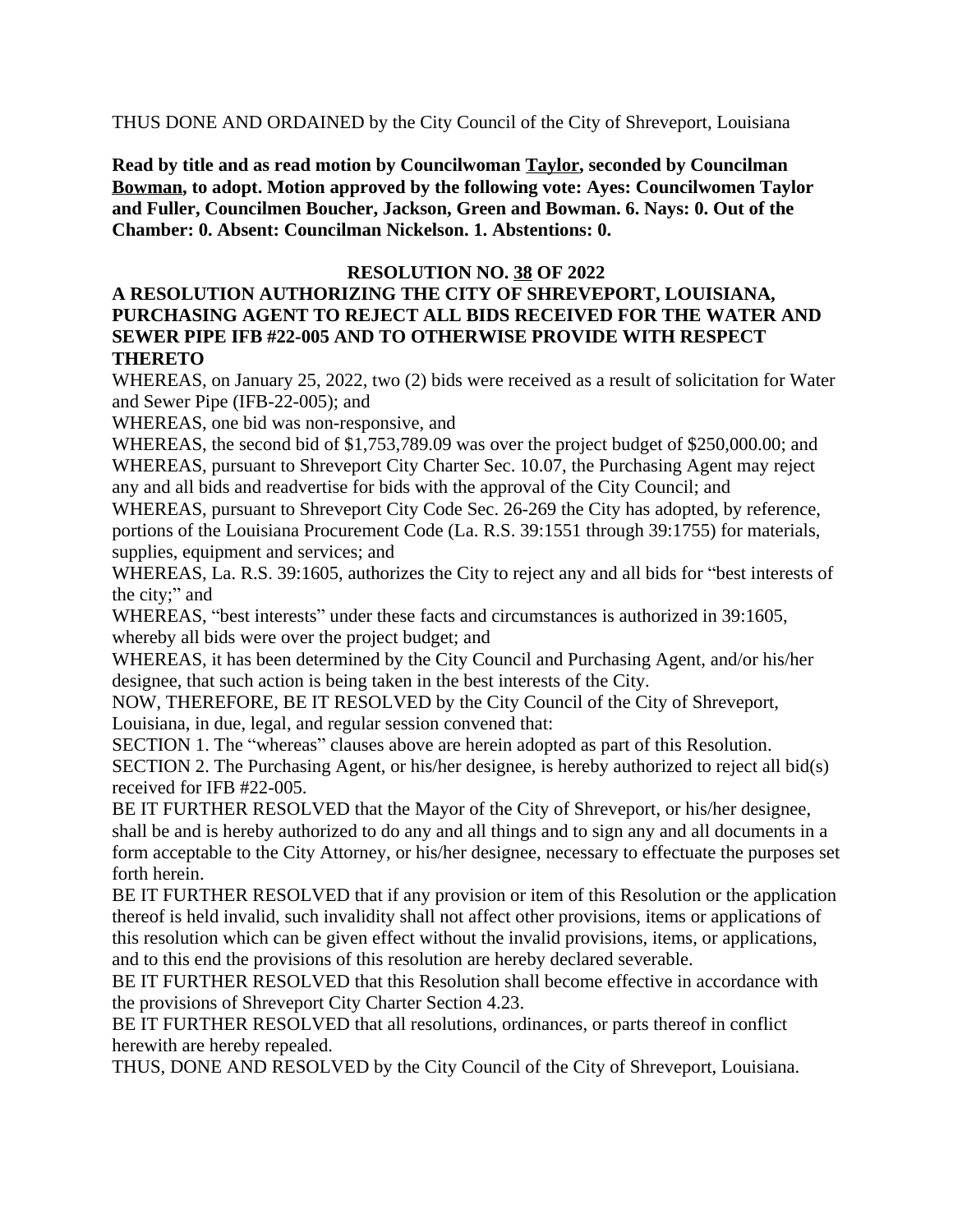**Read by title and as read motion by Councilman Bowman, seconded by Councilwoman Taylor, to adopt. Motion approved by the following vote: Ayes: Councilwomen Taylor and Fuller, Councilmen Boucher, Jackson, Green and Bowman. 6. Nays: 0. Out of the Chamber: 0. Absent: Councilman Nickelson. 1. Abstentions: 0.**

### **RESOLUTION NO. 39 OF 2022**

### **A RESOLUTION AUTHORIZING THE DONATION OF SURPLUS PROPERTY, SPECIFICALLY MOTORIZED VEHICLES OF THE SHREVEPORT POLICE DEPARTMENT, WHICH ARE NOT NEEDED FOR A PUBLIC PURPOSE, TO A POLITICAL SUBDIVISION, AND OTHERWISE PROVIDING WITH RESPECT THERETO**

WHEREAS, the City desires to donate surplus property which is not needed for a public purpose, specifically one (1) 2011 Ford Crown Victoria and one (1) 2012 Chevrolet Caprice to the Town of Oil City which serves a public purpose and renders a public service; and WHEREAS, although Louisiana Constitution Article 7, §14, generally prohibits loan, donation or pledge of public property, pursuant to Sub-section (E) titled "Surplus Property" the City is not prevented from donating or exchanging movable surplus property between or among other political subdivisions whose functions include public safety; and

WHEREAS, this donation under these circumstances provides for the greater public purpose and facilitates the collaborative partnerships between law enforcement agencies in Northwest Louisiana whose functions include public safety; and

WHEREAS, although Louisiana Constitution Article 7, §14, generally prohibits loan, donation or pledge of public property; under La. R.S. 33:4712 a municipality may sell, lease, exchange, or dispose of public property which is not needed for a public purpose; and

WHEREAS, Shreveport City Code Section 26-53(b) states that "public funds or property of the city shall not be donated, loaned or pledged to any person, except for public purposes"; and WHEREAS, due to age and severe duty use, the motorized equipment described herein has reached the end of its service life for the Shreveport Police Department and is hereby deemed surplus property of the City of Shreveport and is not needed for a public purpose; and WHEREAS, the Town of Oil City, have agreed to accept all responsibility, financial obligations and liability associated with the acceptance of this donation.

NOW, THEREFORE, BE IT RESOLVED by the City Council of the City of Shreveport in due regular and legal session convened, that Mayor Adrian Perkins is hereby authorized to execute any and all documents and/or agreements between the City of Shreveport and the following public safety entities whereby the City shall make donations, effective on March 8, 2022, as follows:

| <b>Maint</b> | SPD# | <b>Make/Model</b>        | VIN                | <b>Mileage</b> | Donate to | <b>Estimated</b> |
|--------------|------|--------------------------|--------------------|----------------|-----------|------------------|
| #            |      |                          |                    |                |           | <b>Value</b>     |
| 1096         | 699  | 2011 Ford Crown Victoria | 2FABP7BV7BX159744  | 212.339        | Town of   | \$500.00         |
|              |      |                          |                    |                | Oil City, |                  |
|              |      |                          |                    |                | Louisiana |                  |
| 1061         | 668  | 2012 Chevrolet Caprice   | 6G1MK5U300CL651737 | 225.717        | Town of   | \$2000.00        |
|              |      |                          |                    |                | Oil City, |                  |
|              |      |                          |                    |                | Louisiana |                  |

BE IT FURTHER RESOLVED that if any provision of this Resolution or the application thereof is held invalid, such invalidity shall not affect other provisions, items or application of this Resolution which can be given effect without the invalid provisions, items or application and to this end the provisions of this Resolution are hereby declared severable.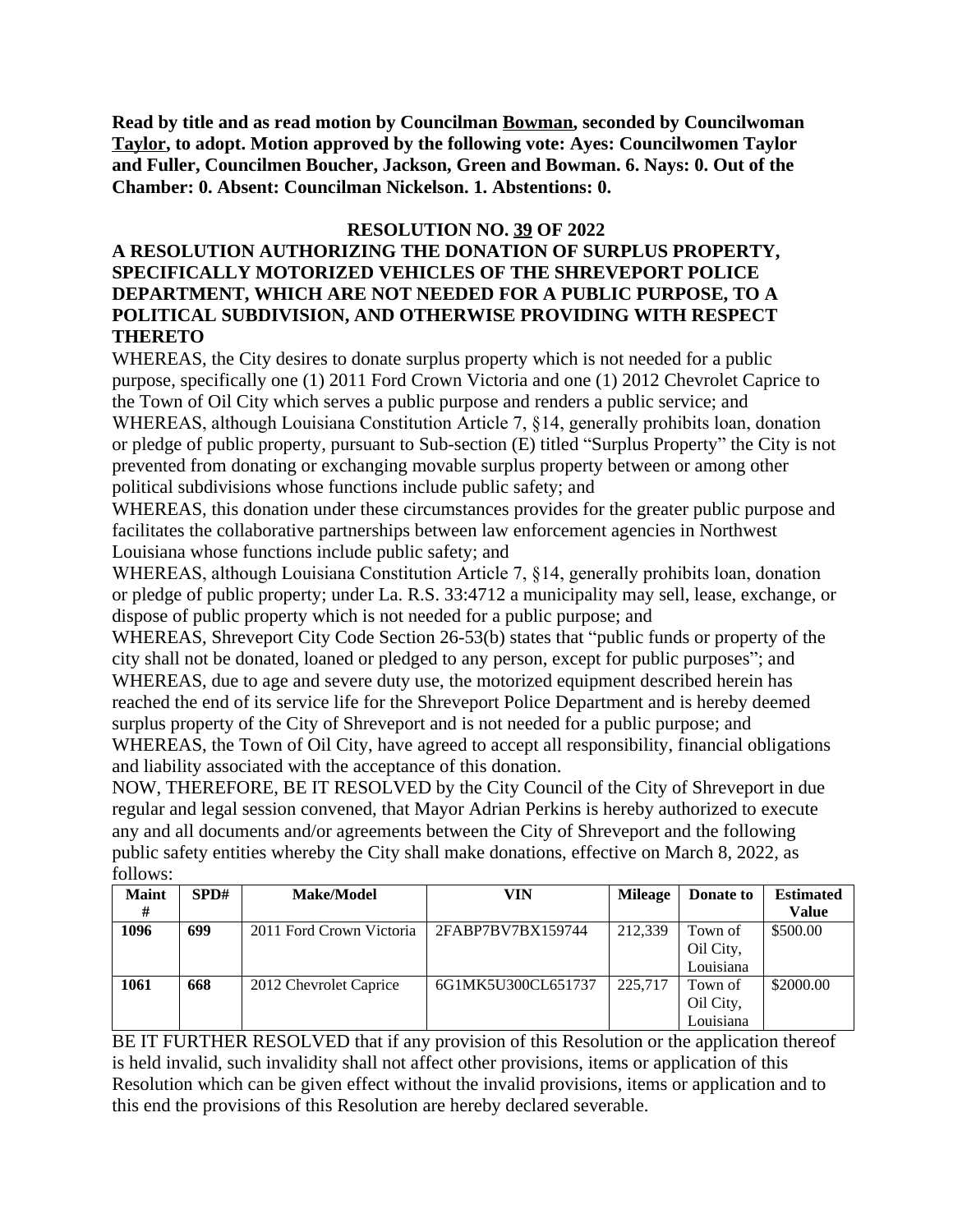BE IT FURTHER RESOLVED that all Resolutions or parts thereof in conflict herewith are hereby repealed.

**Read by title and as read motion by Councilman Boucher, seconded by Councilman Bowman, to adopt. Motion approved by the following vote: Ayes: Councilwomen Taylor and Fuller, Councilmen Boucher, Jackson, Green and Bowman. 6. Nays: 0. Out of the Chamber: 0. Absent: Councilman Nickelson. 1. Abstentions: 0.**

#### **RESOLUTION NO. 40 OF 2022**

### **A RESOLUTION AUTHORIZING THE MAYOR TO EXECUTE A COOPERATIVE ENDEAVOR AGREEMENT BETWEEN THE CITY OF SHREVEPORT AND THE STATE OF LOUISIANA OFFICE OF COMMUNITY DEVELOPMENT FOR THE CITY OF SHREVEPORT OCKLEY BASIN STORAGE PROJECT AND TO OTHERWISE PROVIDE WITH RESPECT THERETO**

WHEREAS, a cooperative endeavor agreement is needed in order to proceed with a project titled City of Shreveport Ockley Basin Storage Project.

NOW, THEREFORE, BE IT RESOLVED by the City Council of the City of Shreveport in due, legal and regular session convened, that Adrian Perkins, Mayor, be and is hereby authorized to execute on behalf of the City of Shreveport a cooperative endeavor agreement with the State of Louisiana Office of Community Development for the City of Shreveport Ockley Basin Storage Project.

BE IT FURTHER RESOLVED that if any provisions or items of this resolution or the application thereof are held invalid, such invalidity shall not affect other provisions, items or applications of this resolution which can be given effect without the invalid provisions, items or applications, and to this end, the provisions of this resolution are hereby declared severable. BE IT FURTHER RESOLVED that all ordinances or resolutions or parts thereof in conflict herewith are hereby repealed.

THUS DONE AND RESOLVED by the City Council of the City of Shreveport, Louisiana.

**Read by title and as read motion by Councilwoman Fuller, seconded by Councilman Bowman, to adopt. Motion approved by the following vote: Ayes: Councilwomen Taylor and Fuller, Councilmen Boucher, Jackson, Green and Bowman. 6. Nays: 0. Out of the Chamber: 0. Absent: Councilman Nickelson. 1. Abstentions: 0.**

### **RESOLUTION NO. 41 OF 2022**

### **A RESOLUTION WHEREBY THE MAYOR IS MAKING A RECOMMENDATION TO THE CITY COUNCIL FOR ITS APPROVAL REGARDING THE AMOUNT AND TYPE OF ALL INSURANCE PREMIUMS AND TO AUTHORIZE THE MAYOR TO EXECUTE A PAYMENT TO THE AGENT OF RECORD FOR THE PURPOSE OF BINDING INSURANCE AND TO OTHERWISE PROVIDE WITH RESPECT THERETO.**

WHEREAS, Section 10.02(r) of the Shreveport City Charter reads in pertinent part as follows: "…the amount of all types of insurance on which the City pays the premiums in whole or in part shall be approved by the council after a recommendation by the Mayor"; and WHEREAS, Ordinance No. 18 of 2019 amending Ordinance No. 94 of 2018, amended Section 4 in Ordinance No. 94 to reinstate the practice referenced in the City Charter requiring (1) the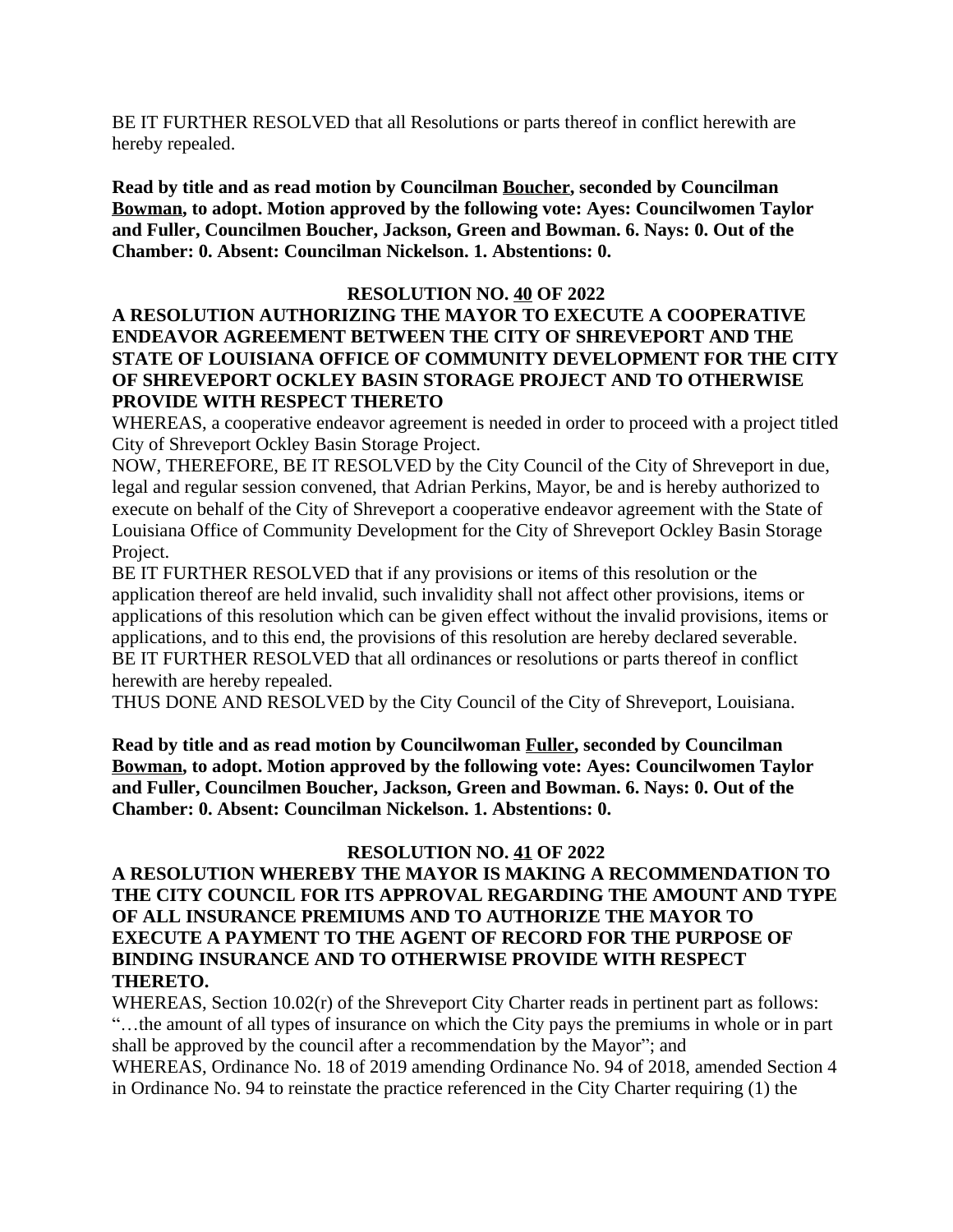Mayor to make a recommendation to the City Council for approval regarding the amount of all types of insurance on which the City pays the premiums in whole or in part, and (2) to further require that the Mayor's recommendation include the procedure used and data analysis which supports the recommendation; and

WHEREAS, pursuant to Shreveport City Charter Section 10.02(r) and Ordinance No. 18 of 2019, the Mayor is making a recommendation to the City Council for its approval regarding the amount and type of all insurance premiums; and

WHEREAS, pursuant to Shreveport City Charter Section 10.02(r) and Ordinance No. 18 of 2019, the procedure used and data analysis which supports the recommendation is as follows: A list of the bound premiums were completed in Exhibit A which is to support recommendation. NOW THEREFORE, BE IT RESOLVED by the City Council of the City of Shreveport,

Louisiana in due, regular and legal session convened, that: The amount and type of renewed insurance is hereby approved and the Mayor is hereby authorized to execute reimbursement for premiums paid for the purpose of binding insurance coverage.

BE IT FURTHER RESOLVED that if any provision or item of this Resolution or the application thereof is held invalid, such invalidity shall not affect other provisions, items or applications of this Resolution which can be given effect without the invalid provisions, items or applications and to this end the provisions of this Resolution are hereby declared severable.

BE IT FURTHER RESOLVED that all Resolutions or parts thereof in conflict herewith are hereby repealed.

BE IT FURTHER RESOLVED that this Resolution shall become effective in accordance with the provisions of Shreveport City Charter Section 4.23.

THUS DONE AND RESOLVED by the City Council of the City of Shreveport, Louisiana

**Read by title and as read motion by Councilman Bowman, seconded by Councilwoman Taylor, to adopt. Motion approved by the following vote: Ayes: Councilwomen Taylor and Fuller, Councilmen Boucher, Jackson, Green and Bowman. 6. Nays: 0. Out of the Chamber: 0. Absent: Councilman Nickelson. 1. Abstentions: 0.**

### **RESOLUTION NO. 42 OF 2022**

### **A RESOLUTION TO HONOR AND THANK MR. HERMAN VITAL FOR HIS 44 YEARS OF OUTSTANDING PUBLIC SERVICE AS CO-FOUNDER OF THE CITY OF SHREVEPORT'S ANNUAL SICKLE CELL SOFTBALL TOURNAMENT AND TO OTHERWISE PROVIDE WITH RESPECT THERETO**

BY: COUNCILWOMAN TABATHA TAYLOR

WHEREAS, Mr. Herman Vital was a co-founder of the City of Shreveport's Annual Sickle Cell Softball Tournament in 1977, and continues to work tirelessly to ensure that this event takes place annually within the City of Shreveport; and

WHEREAS, the tournament is one of the oldest organized softball events in the Southeast and is known as "the Grandaddy of Them All"; and

WHEREAS, the Sickle Cell Softball Tournament began with 6 teams and at its peak grew to over 200 teams over the 3-day tournament weekend, some coming from as far as Chicago, California, Florida and Hawaii; and

WHEREAS, for the past 44 years, Mr. Herman Vital has worked tirelessly to ensure that the tournament is the City's premier event for fundraising in support of the cause of sickle cell disease awareness and research; and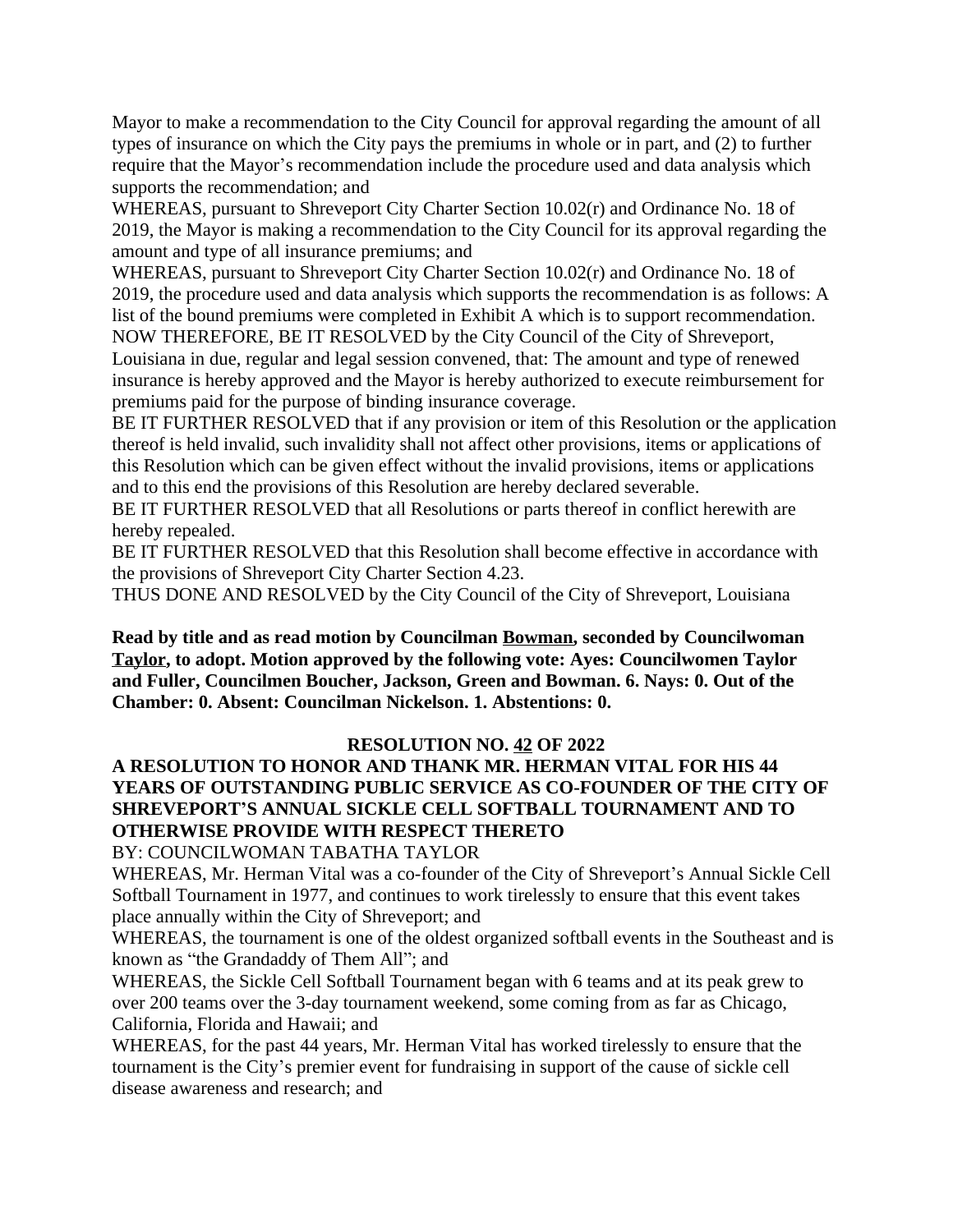WHEREAS, the annual Sickle Cell Tournament has been a

long-standing, time-honored tradition that promotes a spirit of community cohesion for a worthwhile cause; and

WHEREAS, the annual softball tournament raises funds for the Northwest Chapter of Sickle Cell Disease Association of America to support housing, medication and transportation for its constituents affected by the sickle cell disease; and

WHEREAS, Mr. Herman Vital has always refused compensation for the hundreds of hours dedicated to ensure the tournament's continued success by working on game brackets and fielding calls from participating teams; and

WHEREAS, Mr. Herman Vital has imparted his knowledge and wisdom to all that he has mentored, as well as a sense of inspiration and encouragement to those under his leadership; and WHEREAS, through Mr. Herman Vital's enduring commitment and willingness to serve, he has made invaluable contributions to the citizens of the City of Shreveport.

NOW THEREFORE BE IT RESOLVED, by the City Council for the City of Shreveport, in due, legal and regular session convened, that the Shreveport City Council does hereby honor, commend and thank Mr. Herman Vital for his 44 years of dedication, hard work and outstanding public service through the City of Shreveport's Annual Sickle Cell Softball Tournament. BE IT FURTHER RESOLVED that this resolution shall be executed in duplicate originals with one original presented to Mr. Herman Vital and the other resolution filed in perpetuity in the office of the Clerk of Council for the City of Shreveport.

**Read by title and as read motion by Councilman Taylor, seconded by Councilman Fuller, to adopt. Motion approved by the following vote: Ayes: Councilwomen Taylor and Fuller, Councilmen Boucher, Jackson, Green and Bowman. 6. Nays: 0. Out of the Chamber: 0. Absent: Councilman Nickelson. 1. Abstentions: 0.**

#### **RESOLUTION NO. 43 OF 2022**

### **A RESOLUTION TO DEDICATE THE 10900 BLOCK OF ELLERBE ROAD IN HONOR OF PASTOR H. CALVIN AUSTIN, III, FOR HIS COMMITMENT AND CONTRIBUTIONS TO THE CITY OF SHREVEPORT, AND TO OTHERWISE PROVIDE WITH RESPECT THERETO.**

#### BY: COUNCILMAN GRAYSON BOUCHER

WHEREAS, Pastor H. Calvin Austin, III was born in Shreveport, Louisiana and grew up in Allendale in the late 1950s, his mother was a school teacher and his father was a pastor; and WHEREAS, at eleven years old he started selling the Shreveport Sun in downtown Shreveport on Texas Street, he started reading about the NAACP in the paper, joined the youth chapter, and began attending meetings; and

WHEREAS, attending NAACP meetings is where he first heard about discrimination and racism in Shreveport; he would later serve as President of Shreveport's Chapter of the NAACP; and WHEREAS, Pastor H. Calvin Austin, III's dad was a Baptist and his mom was a Methodist and he grew up around Jewish people, so he studied the Torah, went to mass at Our Lady of the Blessed Sacrament and attended both Baptist and Methodist churches; and

WHEREAS, as an involved member of the NAACP he was at the Galilee Baptist Church when Martin Luther King came to speak; and

WHEREAS, at the age of thirteen, he was at Galilee Baptist Church when members were attacked for gathering to pray for the four little girls from Birmingham, Alabama who were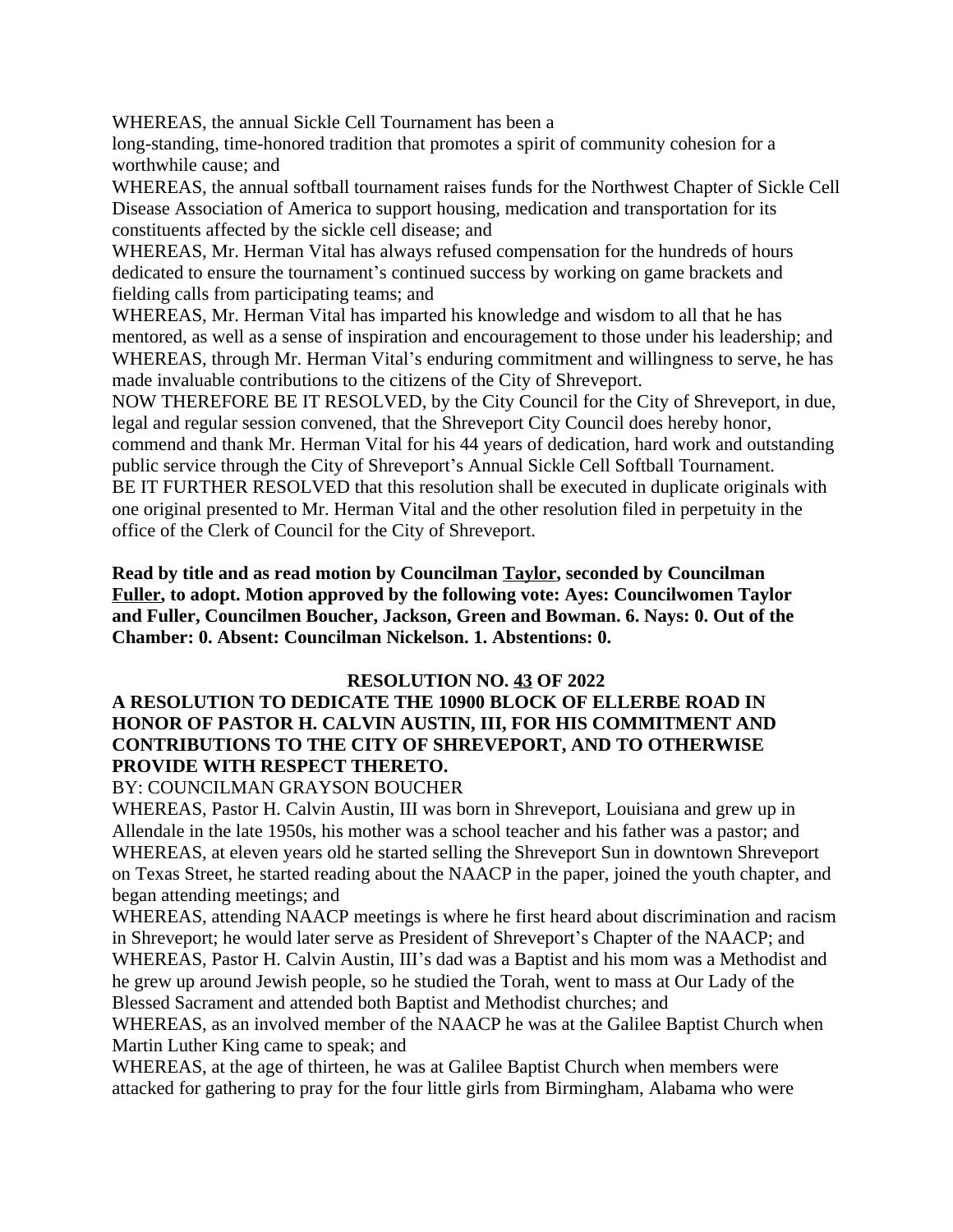killed in a church bombing; and

WHEREAS, the next day, the students at Booker T. Washington decided to leave school and head downtown, but the police came and took eighteen students to jail; and

WHEREAS, he was identified by a black police officer as the leader and he was put in jail for forty-five days while the others were taken to juvenile hall and released, when he tried to return to school, he learned that he had been expelled; and

WHEREAS, Pastor H. Calvin Austin, III said he left Shreveport in 1963, a mad black young man, not mad just at white people, mad at the world. He did not return to Shreveport until 1998; and

WHEREAS, at seventeen, his parents sent him to New Orleans where he attended L. B. Landry High School, upon graduation he was offered a full scholarship to the University of Colorado at Boulder, all expenses paid, where he earned a bachelor's degree in sociology; and

WHEREAS, he obtained a master's degree in sociology from the University of Denver and is the recipient of numerous doctorate degrees; and

WHEREAS, in 2004, the Caddo Parish School Board apologized for banning him from the system and awarded him his diploma; and

WHEREAS, if Pastor H. Calvin Austin, III could change anything in the world, he would change the mindset of people and how they judge one another; and

WHEREAS, Pastor H. Calvin Austin, III has a vision of bringing together all denominations, all faiths, all people, and to pack a place like Independence Stadium on an Easter morning and worship God together.

NOW, THEREFORE BE IT RESOLVED by the City Council of the City of Shreveport in due, legal and regular session convened, that the Mayor on behalf of the City is authorized to dedicate the 10900 block of Ellerbe Road in honor of Pastor H. Calvin Austin, III for his commitment and contributions to the City of Shreveport.

BE IT FURTHER RESOLVED that in accordance with Resolution 156 of 2019, the dedication marker should be approximately 9 inches wide and should be placed on an existing standard or street sign if the placement is authorized by Traffic Engineering.

BE IT FURTHER RESOLVED that all resolutions or parts thereof in conflict herewith are hereby repealed.

**Read by title and as read motion by Councilman Boucher, seconded by Councilwoman Taylor, to adopt. Motion approved by the following vote: Ayes: Councilwomen Taylor and Fuller, Councilmen Boucher, Jackson, Green and Bowman. 6. Nays: 0. Out of the Chamber: 0. Absent: Councilman Nickelson. 1. Abstentions: 0.**

### **RESOLUTION NO. 45 OF 2022**

### **A RESOLUTION CELEBRATING THE CENTENNIAL ANNIVERSARY OF MOST WORSHIPFUL UNIVERSAL GRAND LODGE AF & AM AND STAR OF HOPE GRAND CHAPTER ORDER OF EASTERN STAR, AND OTHERWISE PROVIDING WITH RESPECT THERETO**

BY: COUNCILMAN JAMES GREEN

WHEREAS, Most Worshipful Universal Grand Lodge AF & AM and Star of Hope Grand Chapter Order of Eastern Star were organized on March 22, 1922, and incorporated April 13, 1922; and

WHEREAS, Most Worshipful Universal Grand Lodge AF & AM and Star of Hope Grand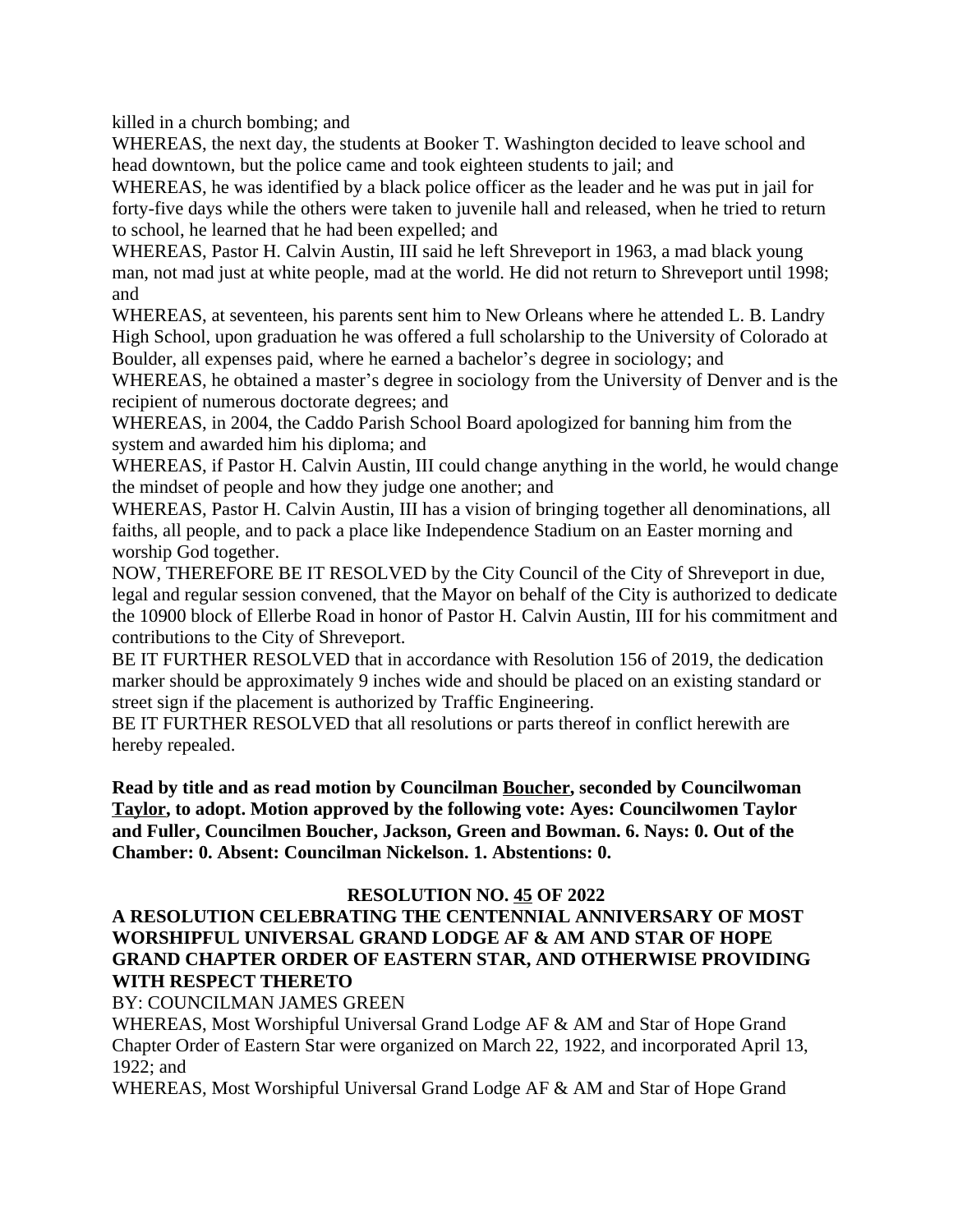Chapter Order of Eastern Star headquarters is located at 7818 Jewella Avenue, Shreveport, Louisiana; and

WHEREAS, Most Worshipful Universal Grand Lodge AF & AM and Star of Hope Grand Chapter Order of Eastern Star will commemorate one hundred years of memories their founders, former leaders, fraternity brothers of the craft and sisters of the order who shared in uniting men and women of good character and service to the order into a society of brotherly and sisterly love, relief and trust; and

WHEREAS, to celebrate the centennial anniversary Most Worshipful Universal Grand Lodge AF & AM and Star of Hope Grand Chapter Order of Eastern Star will have a Centennial Gala on April 2, 2022, and worship service will be held at New Greenwood Baptist Church, 7480 Greenwood Springridge Road., Greenwood, Louisiana., Sunday, April 3, 2022, at 11:00 AM. NOW THEREFORE BE IT RESOLVED by the City Council of the City of Shreveport in due regular and legal session convened, that the City Council joins Most Worshipful Universal Grand Lodge AF & AM and Star of Hope Grand Chapter Order of Eastern Star in recognizing the historic value and services that have been achieved in the many years of service to humanity, community as they celebrate their centennial anniversary.

BE IT FURTHER RESOLVED that if any provision of this resolution or the application thereof is held invalid, such invalidity shall not affect other provisions, items or applications of this resolution which can be given effect without the invalid provisions, items, or applications and to this end the provisions of this resolution are hereby declared severable.

BE IT FURTHER RESOLVED that all resolutions or parts thereof in conflict herewith are hereby repealed.

**Read by title and as read motion by Councilman Green, seconded by Councilman Bowman, to adopt. Motion approved by the following vote: Ayes: Councilwomen Taylor and Fuller, Councilmen Boucher, Jackson, Green and Bowman. 6. Nays: 0. Out of the Chamber: 0. Absent: Councilman Nickelson. 1. Abstentions: 0.**

## **INTRODUCTION OF RESOLUTIONS** *(NOT TO BE ADOPTED PRIOR TO (April 12, 2022 (***Motion and second is sufficient to introduce resolutions)**

**1. Resolution No. 44 of 2022**: A resolution authorizing the Mayor to execute an Off-Airport Land Lease between the City of Shreveport and the Federal Aviation Administration and to otherwise provide with respect thereto.

### **Read by title and as read motion by Councilwoman Boucher, seconded by Councilwoman Fuller, to introduce Resolution No. 44 of 2022 to lay over until the next regular meeting.**

## **INTRODUCTION OF ORDINANCES** *(NOT TO BE ADOPTED PRIOR TO April 12, 2022 (***Motion and second is sufficient to introduce resolutions)**

- **1. Ordinance No. 39 of 2022**: An ordinance amending the 2022 budget for the General Fund and otherwise providing with respect thereto (F/Green)
- **2. Ordinance No. 40 of 2022**: An ordinance amending the 2022 budget for the Capital Projects Fund and otherwise providing with respect thereto. (F/Green)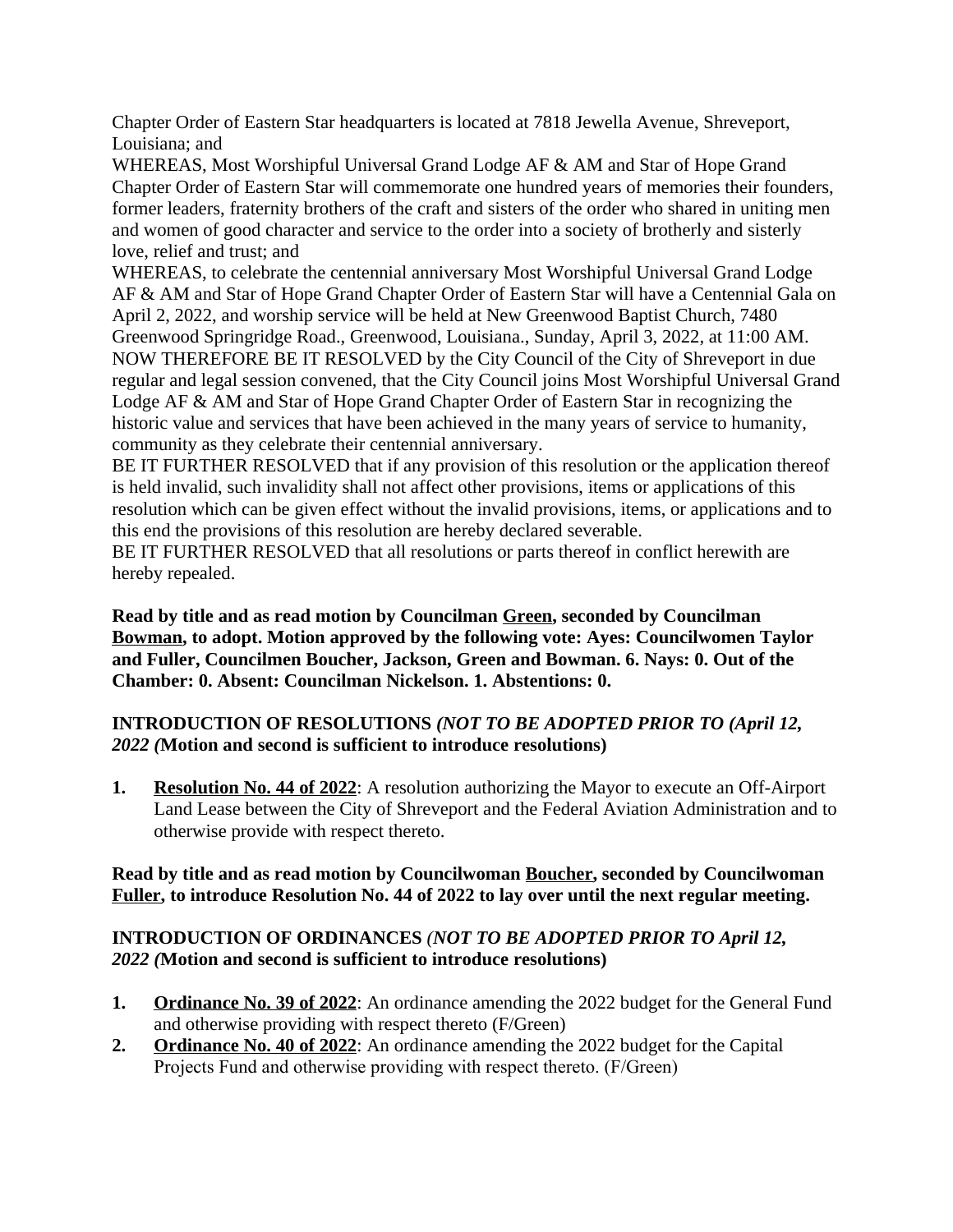- **3. Ordinance No. 41 of 2022**: An ordinance amending the 2022 budget for the Streets Special Revenue Fund and otherwise providing with respect thereto. (F/Green)
- **4. Ordinance No. 42 of 2022**: An ordinance amending the City of Shreveport, Louisiana, 2022 Capital Projects Fund Budget, appropriating the funds authorized herein and to otherwise provide with respect thereto. (B/Fuller)
- **5. Ordinance No. 43 of 2022**: An ordinance amending the 2022 Airport Capital Improvements Fund Budget and to otherwise provide with respect thereto
- **6. Ordinance No. 44 of 2022**: An ordinance to amend Chapter 38, Article II, Division 4, Section 31 of the City of Shreveport, Louisiana, Code of Ordinances relative to the procedure for the abatement of inoperable vehicle violations and to otherwise provide with respect thereto
- **7. Ordinance No. 45 of 2022**: An ordinance to amend Section 38.5-6 of the City of Shreveport, Louisiana, Code of Ordinances relative to the procedure for the issuance of summons to the Environmental Court and to otherwise provide with respect thereto
- **8. Ordinance No. 46 of 2022**: An ordinance to amend Section 90-124 of Chapter 90 of the City of Shreveport Code of Ordinances relative to certain types of trucks being prohibited on certain streets.

**Read by title and as read motion by Councilwoman Taylor, seconded by Councilman Bowman, to introduce Ordinance No(s). 39, 40, 41, 42, 43, 44, 45 and 46 of 2022 to lay over until the next regular meeting.**

# **ORDINANCES ON SECOND READING AND FINAL PASSAGE** *(NUMBERS ARE ASSIGNED ORDINANCE NUMBERS)*

*The Clerk read the following:* 

**1. Ordinance No. 27 of 2022**: An ordinance amending the 2022 budget for the Capital Projects Fund and otherwise providing with respect thereto. (A/Taylor)

### **Having passed first reading on March 8, 2022, was read by title, and on motion, ordered passed to third reading. Read the third time in full and as read motion by Councilwoman Taylor, seconded by Councilman Fuller, to adopt.**

Councilman Boucher: Mr. Chair, I welcome legislation like this. I think that we are in a better position than we've probably been in quite some time. Thanks to the federal government and if we don't take action and start fixing these streets  $-1$ 'm on pretty much every street in the city and this whole, it's my district, it's your district, it's this, it's the whole city. And for me to operate a business and for other people to operate a business, we're going to have to support each other in our districts when it comes to street overlays, drainage issues, and things like that. So, I'm supportive as long as the administration and everybody seems to think that we've got the money to do this within reason. I am anxious to see the report that's supposed to be coming out fairly soon. I will be coming to the council with several things especially in the Cedar Grove neighborhood. I have streets that are very similar, annexed similar times, maybe probably 40 years prior to this that are not up to standard. Mayor, you can attest to that. So, there are several streets in District D and C, and B in Cedar Grove, and yours Councilman Chairman. So, I just wanted to go on the record and say that I will be supporting this legislation and I hope that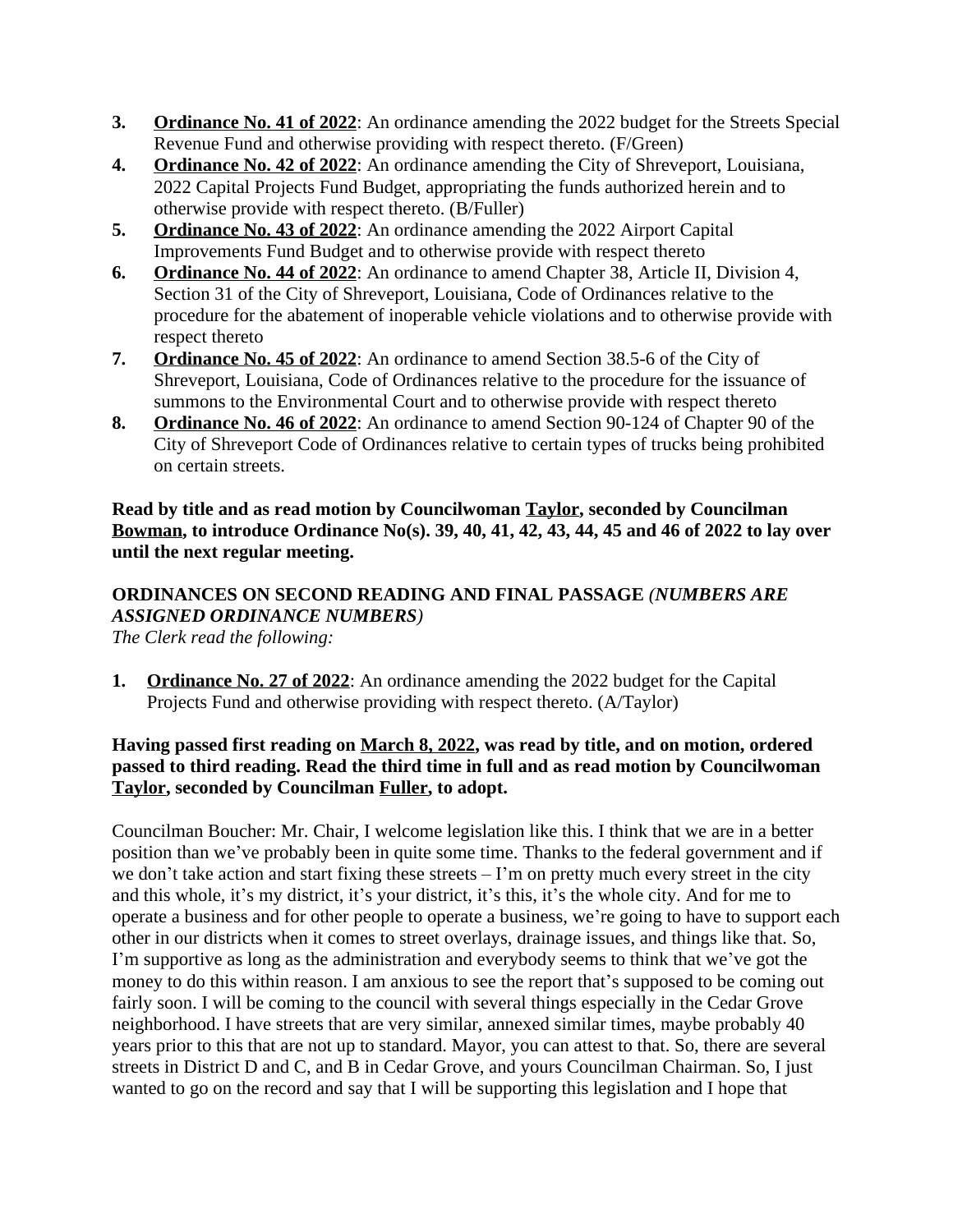we can, in this last year that we have together can work to make Shreveport better than it was whenever we came in.

**Motion approved by the following vote: Ayes: Councilwomen Taylor and Fuller, Councilmen Boucher, Jackson, Green and Bowman. 6. Nays: 0. Out of the Chamber: 0. Absent: Councilman Nickelson. 1. Abstentions: 0.**

**2. Ordinance No. 28 of 202**: An ordinance amending the 2022 budget for the Streets Special Revenue Fund and otherwise providing with respect thereto. (A/Taylor)

**Having passed first reading on March 8, 2022, was read by title, and on motion, ordered passed to third reading. Read the third time in full and as read motion by Councilwoman Taylor, seconded by Councilwoman Fuller, to adopt. Motion approved by the following vote: Ayes: Councilwomen Taylor and Fuller, Councilmen Boucher, Jackson, Green and Bowman. 6. Nays: 0. Out of the Chamber: 0. Absent: Councilman Nickelson. 1. Abstentions: 0.**

**3. Ordinance No. 29 of 2022**: An ordinance amending the 2022 budget for the Capital Projects Fund and otherwise providing with respect thereto. (D/Boucher)

**Having passed first reading on March 8, 2022, was read by title, and on motion, ordered passed to third reading. Read the third time in full and as read motion by Councilman Boucher, seconded by Councilman Bowman, to adopt. Motion approved by the following vote: Ayes: Councilwomen Taylor and Fuller, Councilmen Boucher, Jackson, Green and Bowman. 6. Nays: 0. Out of the Chamber: 0. Absent: Councilman Nickelson. 1. Abstentions: 0.**

**4. Ordinance No. 30 of 2022**: An ordinance amending the 2022 budget for the Streets Special Revenue Fund and otherwise providing with respect thereto. (D/Boucher)

**Having passed first reading on March 8, 2022, was read by title, and on motion, ordered passed to third reading. Read the third time in full and as read motion by Councilman Boucher, seconded by Councilman Bowman, to adopt. Motion approved by the following vote: Ayes: Councilwomen Taylor and Fuller, Councilmen Boucher, Jackson, Green and Bowman. 6. Nays: 0. Out of the Chamber: 0. Absent: Councilman Nickelson. 1. Abstentions: 0.**

**5. Ordinance No. 31 of 2022**: An ordinance amending the 2022 Airport Capital Improvement Projects Fund Budget and to otherwise provide with respect thereto

**Having passed first reading on March 8, 2022, was read by title, and on motion, ordered passed to third reading. Read the third time in full and as read motion by Councilman Green, seconded by Councilman Bowman, to adopt. Motion approved by the following vote: Ayes: Councilwomen Taylor and Fuller, Councilmen Boucher, Jackson, Green and Bowman. 6. Nays: 0. Out of the Chamber: 0. Absent: Councilman Nickelson. 1. Abstentions: 0.**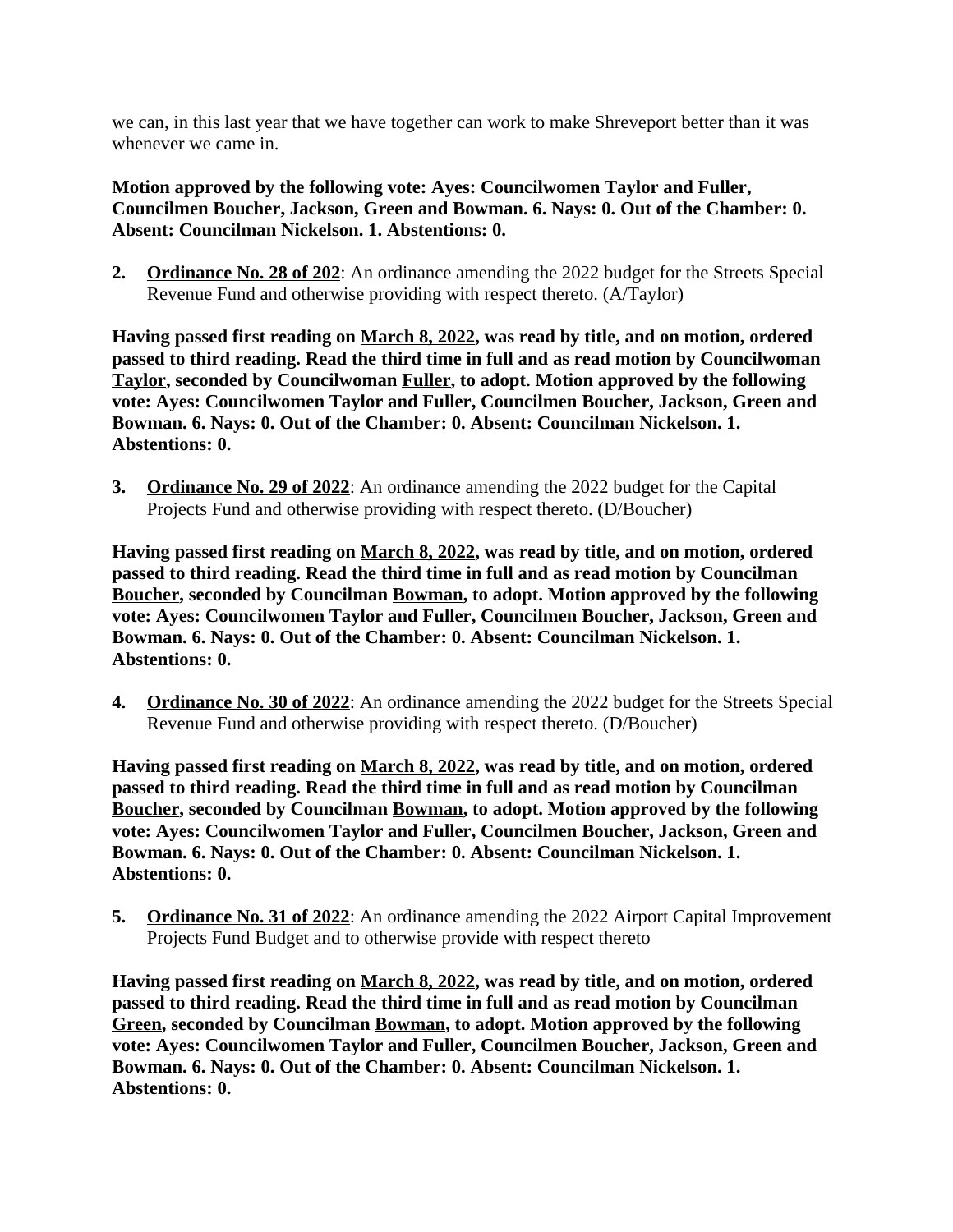**6. Ordinance No. 32 of 2022**: An ordinance amending the 2022 Community Development Special Revenue Fund Budget and to otherwise provide with respect thereto.

**Having passed first reading on March 8, 2022, was read by title, and on motion, ordered passed to third reading. Read the third time in full and as read motion by Councilman Bowman, seconded by Councilwoman Taylor, to adopt. Motion approved by the following vote: Ayes: Councilwomen Taylor and Fuller, Councilmen Boucher, Jackson, Green and Bowman. 6. Nays: 0. Out of the Chamber: 0. Absent: Councilman Nickelson. 1. Abstentions: 0.**

**7. Ordinance No. 33 of 2022**: An ordinance amending the 2022 General Fund Budget and to otherwise provide with respect thereto. (D/Boucher, F/Green)

**Having passed first reading on March 8, 2022, was read by title, and on motion, ordered passed to third reading. Read the third time in full and as read motion by Councilwoman Taylor, seconded by Councilman Boucher, to adopt. Motion approved by the following vote: Ayes: Councilwomen Taylor and Fuller, Councilmen Boucher, Jackson, Green and Bowman. 6. Nays: 0. Out of the Chamber: 0. Absent: Councilman Nickelson. 1. Abstentions: 0.**

**8. Ordinance No. 34 of 2022**: An ordinance amending the 2022 General Fund Budget and to otherwise provide with respect thereto.

**Having passed first reading on March 8, 2022, was read by title, and on motion, ordered passed to third reading. Read the third time in full and as read motion by Councilman Bowman, seconded by Councilwoman Taylor, to adopt. Motion approved by the following vote: Ayes: Councilwomen Taylor and Fuller, Councilmen Boucher, Jackson, Green and Bowman. 6. Nays: 0. Out of the Chamber: 0. Absent: Councilman Nickelson. 1. Abstentions: 0.**

**9. Ordinance No. 35 of 2022**: An ordinance amending the 2022 Riverfront-Development Special Revenue Fund Budget and to otherwise provide with respect thereto.

**Having passed first reading on March 8, 2022, was read by title, and on motion, ordered passed to third reading. Read the third time in full and as read motion by Councilwoman Taylor, seconded by Councilman Bowman, to adopt. Motion approved by the following vote: Ayes: Councilwomen Taylor and Fuller, Councilmen Boucher, Jackson, Green and Bowman. 6. Nays: 0. Out of the Chamber: 0. Absent: Councilman Nickelson. 1. Abstentions: 0.**

**10. Ordinance No. 36 of 2022**: An ordinance amending the 2022 Capital Projects Fund Budget, appropriating the funds authorized herein and to otherwise provide with respect thereto.

**Having passed first reading on March 8, 2022, was read by title, and on motion, ordered passed to third reading. Read the third time in full and as read motion by Councilwoman Fuller, seconded by Councilwoman Taylor, to adopt. Motion approved by the following**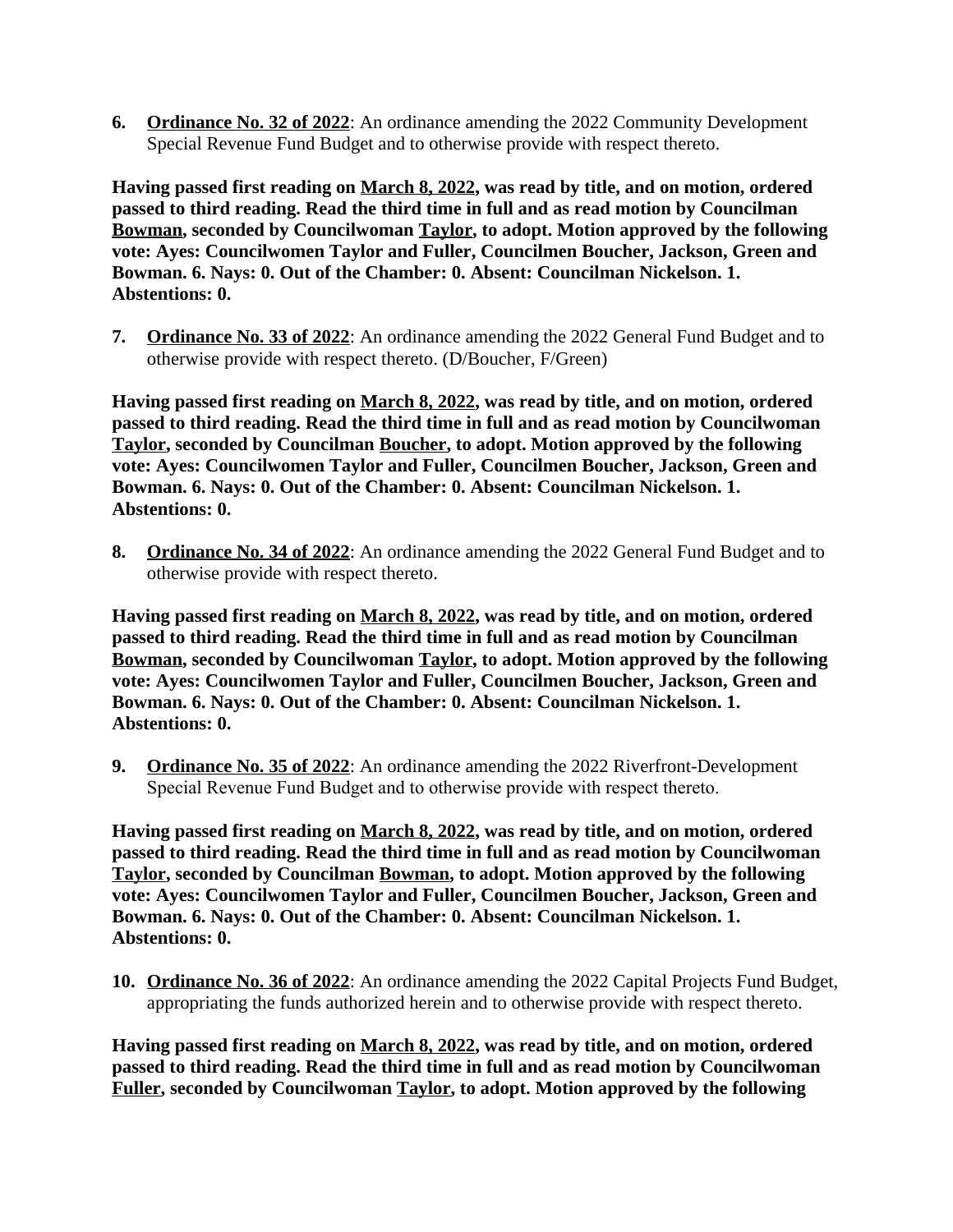**vote: Ayes: Councilwomen Taylor and Fuller, Councilmen Boucher, Jackson, Green and Bowman. 6. Nays: 0. Out of the Chamber: 0. Absent: Councilman Nickelson. 1. Abstentions: 0.**

**11. Ordinance No. 37 of 2022**: An ordinance to create and establish the intersection of Fern Loop and Fern Circle as a stop intersection, and to otherwise provide with respect thereto. (C/Nickelson)

**Having passed first reading on March 8, 2022, was read by title, and on motion, ordered passed to third reading. Read the third time in full and as read motion by Councilman Green, seconded by Councilman Bowman, to postpone. Motion approved by the following vote: Ayes: Councilwomen Taylor and Fuller, Councilmen Boucher, Jackson, Green and Bowman. 6. Nays: 0. Out of the Chamber: 0. Absent: Councilman Nickelson. 1. Abstentions: 0.**

**12. Ordinance No. 38 of 2022**: An ordinance to amend Section 50-94 of Chapter 50 of the City of Shreveport Code of Ordinances relative to Division 3 of the Criminal Code, offenses against property and otherwise providing with respect thereto.

**Having passed first reading on March 8, 2022, was read by title, and on motion, ordered passed to third reading. Read the third time in full and as read motion by Councilwoman Taylor, seconded by Councilman Bowman, to adopt.**

### *The following amendment was read*:

**AMENDMENT PROPOSED BY**: The office of the City Attorney

**AMEND THE ORDINANCE AS FOLLOWS**: Amend the language of Sec. 50-94.1 to correct typos in subparagraph (a) to read as: (a) It shall be unlawful for any person to intentionally possess one (1) or more catalytic convertor(s) that do not belong to a vehicle or vehicles owned by the individual in possession of the catalytic convertor(s), or that the individual cannot provide verification of legal receipt of the catalytic convertor from the vehicle owner or possess the vehicle's title. The year, make, model and VIN shall also be required from the vehicle which the catalytic convertor was removed.

**EXPLANATION OF AMENDMENT:** 1. Amended language to fix typo that did not include a comma behind the word "make". 2. Amended language to fix typo that stated form instead of from.

**Motion by Councilman Boucher, seconded by Councilman Bowman, to adopt Amendment No. 1 to Ordinance No. 38 of 2022. Motion approved by the following vote: Ayes: Councilwomen Taylor and Fuller, Councilmen Boucher, Jackson, Green and Bowman. 6. Nays: 0. Out of the Chamber: 0. Absent: Councilman Nickelson. 1. Abstentions: 0.**

**Motion by Councilman Boucher, seconded by Councilwoman Taylor, to adopt Ordinance No. 38 of 2022 as amended. Motion approved by the following vote: Ayes: Councilwomen Taylor and Fuller, Councilmen Boucher, Jackson, Green and Bowman. 6. Nays: 0. Out of the Chamber: 0. Absent: Councilman Nickelson. 1. Abstentions: 0.**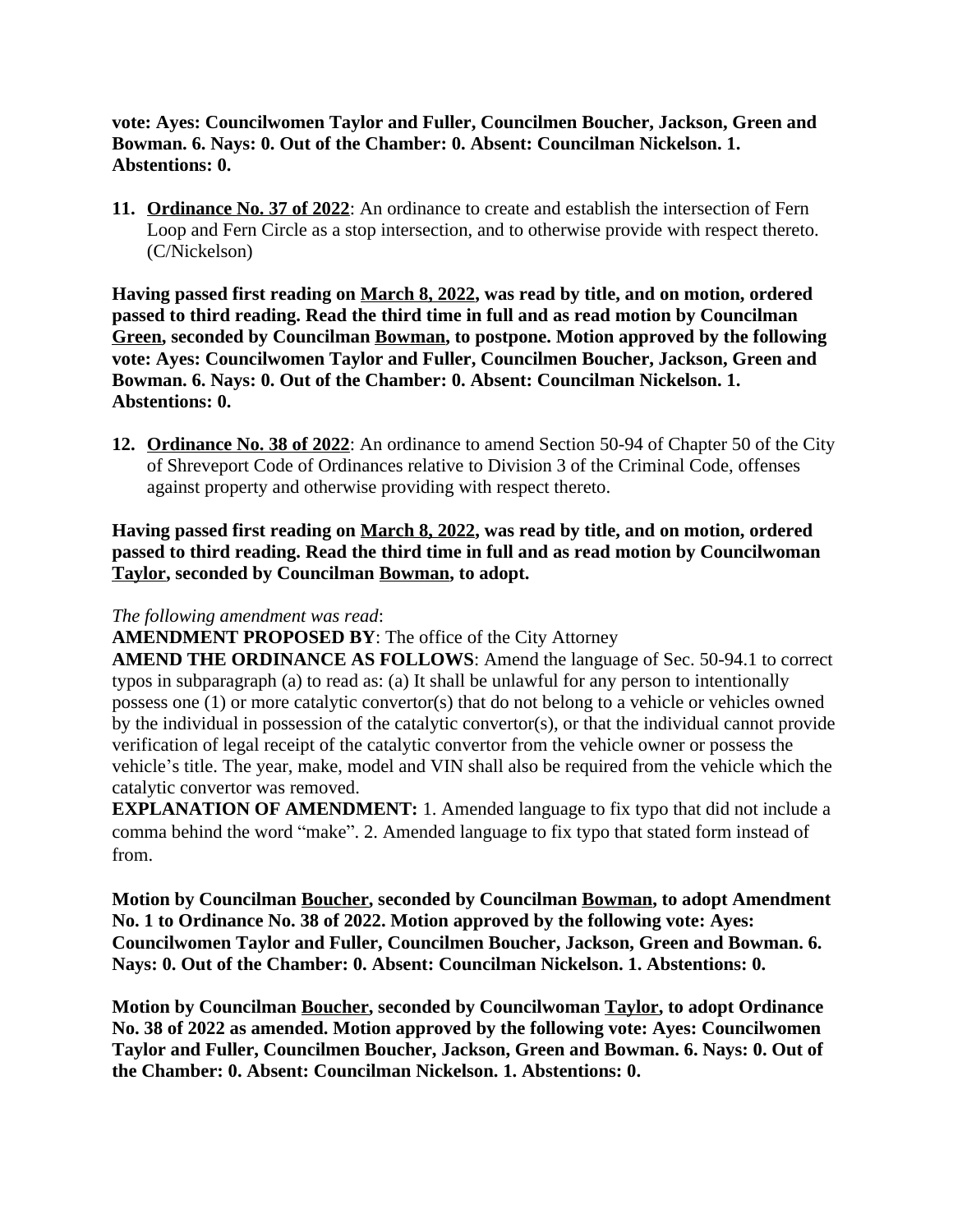*Ordinances that were adopted, except ordinances that will be published in the Shreveport Code Ordinances, including the Shreveport Unified Development Code, are as follows:*

### **ORDINANCE NO. 27 OF 2022 AN ORDINANCE AMENDING THE 2022 BUDGET FOR THE CAPITAL PROJECTS FUND AND OTHERWISE PROVIDING WITH RESPECT THERETO**

BY: Councilwoman Tabatha Taylor

WHEREAS, the City Charter provides for the amendment of any previously adopted budget; and WHEREAS, the City Council finds it necessary to amend the 2022 budget for the Capital Project Fund to adjust appropriations, reflect current revenue estimates and for other purposes.

NOW, THEREFORE, BE IT ORDAINED by the City Council of the City of Shreveport, in legal session convened, that Ordinance No. 152 of 2021, the 2022 budget for the Capital Projects Fund, is hereby amended as follows: In Program C – Streets Improvements: Establish project entitled District A Roadway Improvement Project for Thomas E. Howard Drive, Aero Drive, and Willis Street (C22006). Funding source \$1,040,000 from the Streets Special Revenue Fund Operating Reserves. Adjust totals and subtotals accordingly.

BE IT FURTHER ORDAINED that the remainder of Ordinance No. 152 of 2021 shall remain unchanged and in full force and effect.

BE IT FURTHER ORDAINED that if any provision or item of this ordinance or the application thereof is held invalid, such invalidity shall not affect other provisions, items or applications of this ordinance which can be given effect without the invalid provisions, items or applications; and, to this end, the provisions of this ordinance are hereby declared to be severable. BE IT FURTHER ORDAINED that all ordinances or parts thereof in conflict herewith are hereby repealed.

### **ORDINANCE NO. 28 OF 2022**

### **AN ORDINANCE AMENDING THE 2022 BUDGET FOR THE STREETS SPECIAL REVENUE FUND AND OTHERWISE PROVIDING WITH RESPECT THERETO** BY: Councilwoman Tabatha Taylor

WHEREAS, the City Charter provides for the amendment of any previously adopted budget; and WHEREAS, the City Council finds it necessary to amend the 2022 budget for the Streets Special Revenue Fund to adjust appropriations, reflect current revenue estimates and for other purposes. NOW, THEREFORE, BE IT ORDAINED by the City Council of the City of Shreveport, in legal session convened, that Ordinance No. 170 of 2021, the 2022 budget for the Streets Special Revenue Fund, is hereby amended as follows: In Section 2 (Appropriations): Decrease Operating Reserves by \$1,040,000 Increase Transfer to Capital Projects by \$1,040,000 Adjust totals and subtotals accordingly.

BE IT FURTHER ORDAINED that the remainder of Ordinance No. 170 of 2021 shall remain unchanged and in full force and effect.

BE IT FURTHER ORDAINED that if any provision or item of this ordinance or the application thereof is held invalid, such invalidity shall not affect other provisions, items or applications of this ordinance which can be given effect without the invalid provisions, items or applications; and, to this end, the provisions of this ordinance are hereby declared to be severable. BE IT FURTHER ORDAINED that all ordinances or parts thereof in conflict herewith are hereby repealed.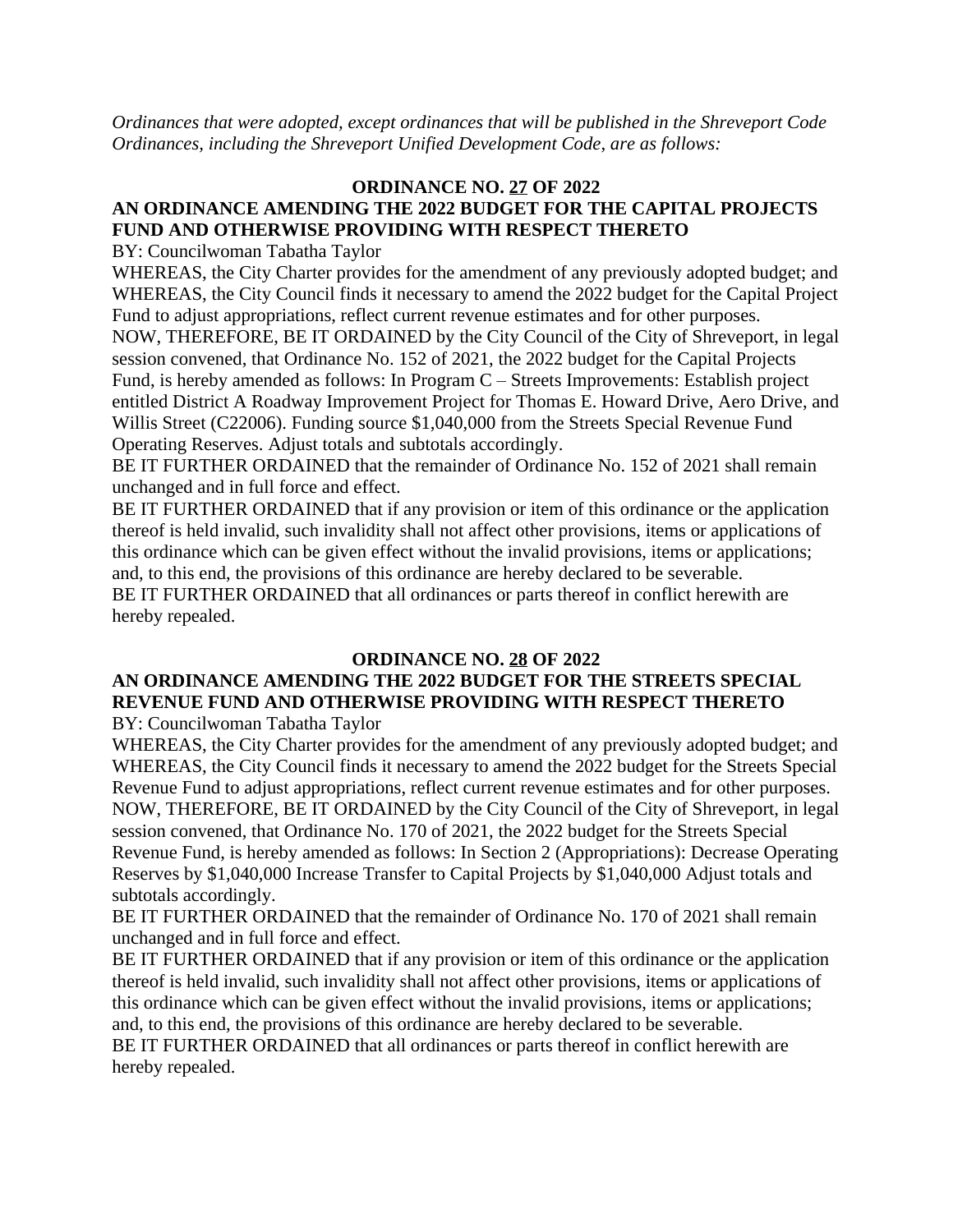### **ORDINANCE NO. 29 OF 2022 AN ORDINANCE AMENDING THE 2022 BUDGET FOR THE CAPITAL PROJECTS FUND AND OTHERWISE PROVIDING WITH RESPECT THERETO**

BY: Councilman Grayson Boucher

WHEREAS, the City Charter provides for the amendment of any previously adopted budget; and WHEREAS, the City Council finds it necessary to amend the 2022 budget for the Capital Project Fund to adjust appropriations, reflect current revenue estimates and for other purposes.

NOW, THEREFORE, BE IT ORDAINED by the City Council of the City of Shreveport, in legal session convened, that Ordinance No. 152 of 2021, the 2022 budget for the Capital Projects Fund, is hereby amended as follows: In Program G – Traffic Improvements: Establish project entitled Street Lights North, South, East, and West of the Intersection Of Wallace Lake Road and Southern Loop(G22002). Funding source \$200,000 from the Streets Special Revenue Fund Operating Reserves. Adjust totals and subtotals accordingly.

BE IT FURTHER ORDAINED that the remainder of Ordinance No. 152 of 2021 shall remain unchanged and in full force and effect.

BE IT FURTHER ORDAINED that if any provision or item of this ordinance or the application thereof is held invalid, such invalidity shall not affect other provisions, items or applications of this ordinance which can be given effect without the invalid provisions, items or applications; and, to this end, the provisions of this ordinance are hereby declared to be severable.

BE IT FURTHER ORDAINED that all ordinances or parts thereof in conflict herewith are hereby repealed.

### **ORDINANCE NO. 30 OF 2022**

### **AN ORDINANCE AMENDING THE 2022 BUDGET FOR THE STREETS SPECIAL REVENUE FUND AND OTHERWISE PROVIDING WITH RESPECT THERETO** BY: Councilman Grayson Boucher

WHEREAS, the City Charter provides for the amendment of any previously adopted budget; and WHEREAS, the City Council finds it necessary to amend the 2022 budget for the Streets Special Revenue Fund to adjust appropriations, reflect current revenue estimates and for other purposes. NOW, THEREFORE, BE IT ORDAINED by the City Council of the City of Shreveport, in legal session convened, that Ordinance No. 170 of 2021, the 2022 budget for the Streets Special Revenue Fund, is hereby amended as follows: In Section 2 (Appropriations): Decrease Operating Reserves by \$200,000 Increase Transfer to Capital Projects by \$200,000 Adjust totals and subtotals accordingly.

BE IT FURTHER ORDAINED that the remainder of Ordinance No. 170 of 2021 shall remain unchanged and in full force and effect.

BE IT FURTHER ORDAINED that if any provision or item of this ordinance or the application thereof is held invalid, such invalidity shall not affect other provisions, items or applications of this ordinance which can be given effect without the invalid provisions, items or applications; and, to this end, the provisions of this ordinance are hereby declared to be severable. BE IT FURTHER ORDAINED that all ordinances or parts thereof in conflict herewith are hereby repealed.

### **ORDINANCE NO. 31 OF 2022**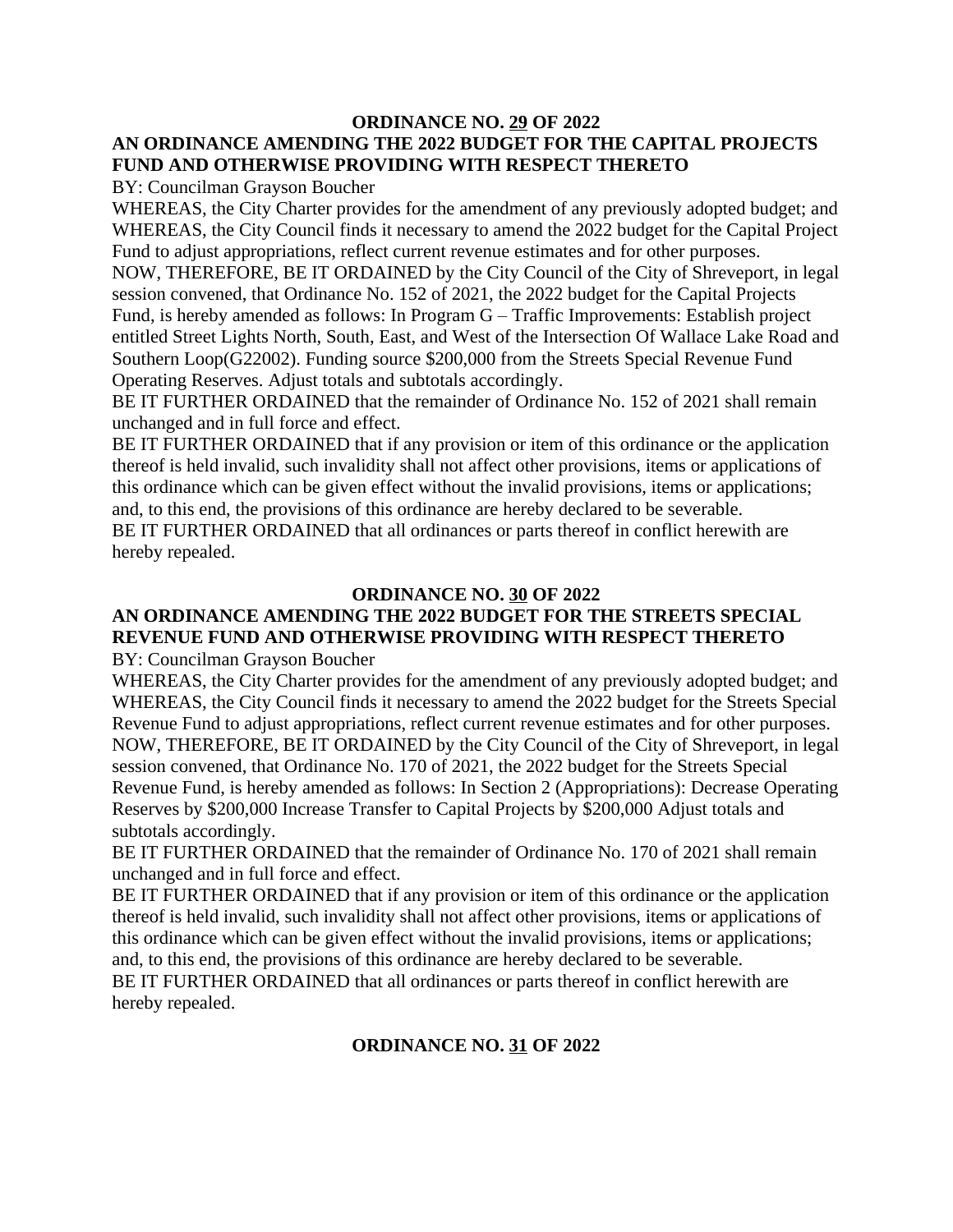### **AN ORDINANCE AMENDING THE 2022 AIRPORT CAPITAL IMPROVEMENT PROJECTS FUND BUDGET AND TO OTHERWISE PROVIDE WITH RESPECT THERETO**

WHEREAS, the City Council finds it necessary to amend the 2022 Airport Capital Improvement Projects Fund budget to shift project funding and for other purposes.

NOW, THEREFORE, BE IT ORDAINED by the City Council of the City of Shreveport, in legal session convened, that Ordinance No. 152 of 2021, the 2022 Airport Enterprise Fund, be amended and reenacted as follows: In Program H (Airports Projects): Establish a project entitled Airfield Drainage Rehabilitation-Industrial Park Regional Airport appropriating \$2,500,000.00. Funding source is 100% Louisiana Department of Transportation and Development-Aviation Division. Establish a project entitled Terminal Construction Downtown\_Airport appropriating

\$5,000,000.00. Funding source is 100% Federal Aviation Administration. Increase the appropriation for Airfield Lighting Rehabilitation-Phase III (H20004) by \$500,000.00. Funding source is 100% Louisiana Department of Transportation and Development Aviation Division. Adjust totals and subtotals accordingly.

BE IT FURTHER ORDAINED that the remainder of Ordinance No. 152 of 2021, as amended, shall remain unchanged and in full force and effect.

BE IT FURTHER ORDAINED that if any provisions or item of this ordinance or the application thereof is held invalid, such invalidity shall not affect other provisions, items or application of this ordinance which can be given effect without the invalid provisions, items or applications, and to this end, the provisions of this ordinance are hereby declared to be severable. BE IT FURTHER ORDAINED that all ordinances or parts thereof in conflict hereby are hereby repealed.

### **ORDINANCE NO. 32 OF 2022**

### **AN ORDINANCE AMENDING THE 2022 COMMUNITY DEVELOPMENT SPECIAL REVENUE FUND BUDGET AND TO OTHERWISE PROVIDE WITH RESPECT THERETO**

WHEREAS, the City Council finds it necessary to amend the 2022 budget for the Community Development Special Revenue Fund, to adjust appropriations, reflect current revenue estimates and for other purposes.

NOW, THEREFORE, BE IT ORDAINED by the City Council of the City of Shreveport, in legal session convened, that Ordinance Number 157 of 2021, the 2022 budget for the Community Development Special Revenue Fund, is hereby amended as follows:

In Section 1 (Estimated Receipts):

| Fiscal Year 2021 Funds        |                             |              |
|-------------------------------|-----------------------------|--------------|
| General Fund CY 2021          |                             | \$255,000.00 |
| <b>Riverfront Development</b> | 20,000.00                   |              |
|                               | Grand Total:   \$275,000.00 |              |

|  |  |  |  | In Section 2 (Appropriations): |  |
|--|--|--|--|--------------------------------|--|
|--|--|--|--|--------------------------------|--|

| $\frac{1}{2}$                      |                             |
|------------------------------------|-----------------------------|
| Fiscal Year 2021 Funds             |                             |
| General Fund CY 2021               |                             |
| <b>Community Development Admin</b> | \$255,000.00                |
| <b>Riverfront Development</b>      |                             |
| <b>Community Development Admin</b> | 20,000.00                   |
|                                    | Grand Total:   \$275,000.00 |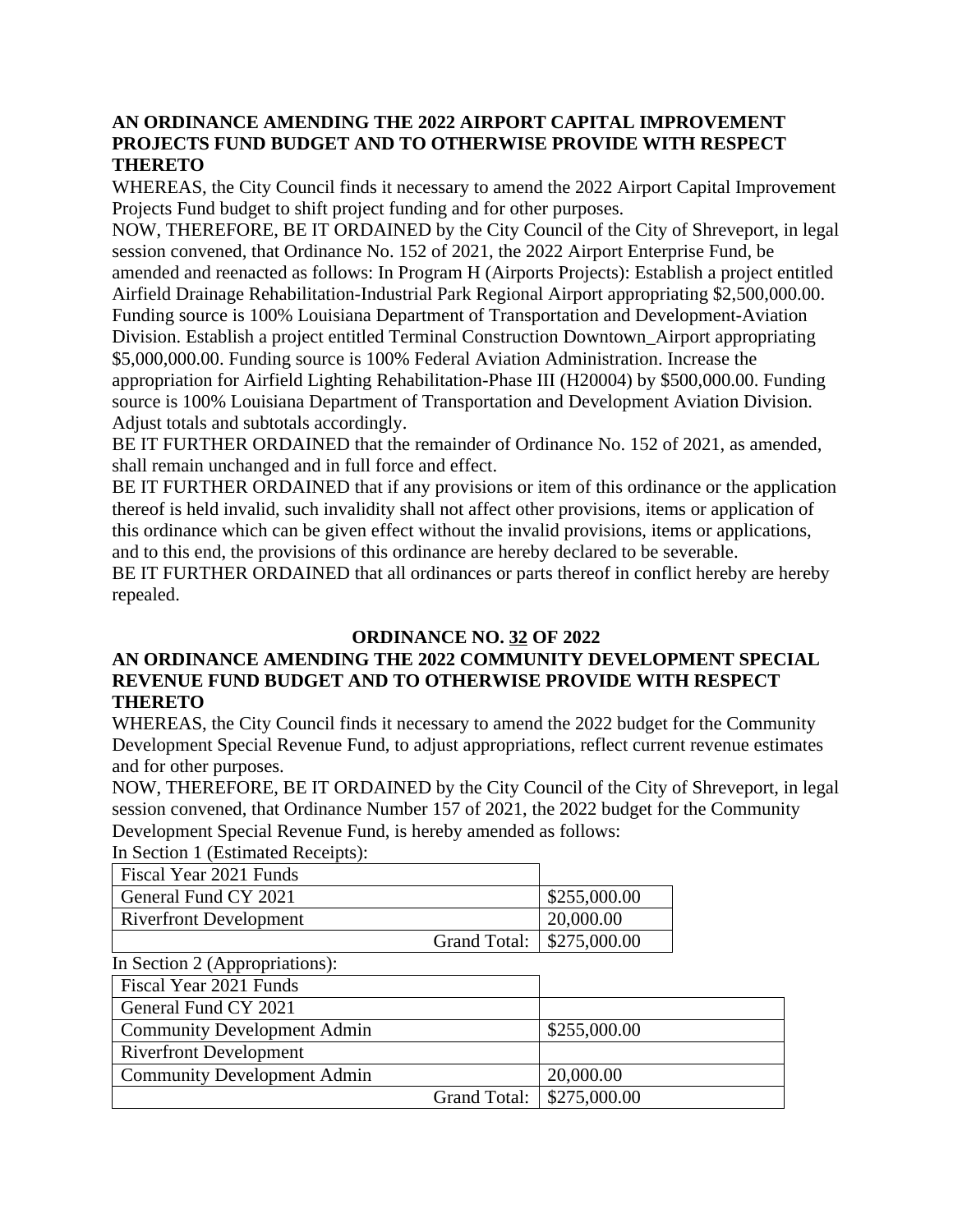Adjust totals and subtotals accordingly.

BE IT FURTHER ORDAINED that if any provision or item of this ordinance or the application thereof is held invalid, such invalidity shall not affect other provisions, items or applications of this ordinance which can be given effect without the invalid provisions, items or applications; and to this end, the provisions of this ordinance are hereby declared severable.

BE IT FURTHER ORDAINED that all ordinances or parts thereof in conflict herewith are hereby repealed.

### **ORDINANCE NO. 33 OF 2022 AN ORDINANCE AMENDING THE 2022 GENERAL FUND BUDGET AND TO OTHERWISE PROVIDE WITH RESPECT THERETO**

WHEREAS, the City Council finds it necessary to amend the 2022 General Fund Budget. NOW, THEREFORE, BE IT ORDAINED by the City Council of the City of Shreveport, Louisiana, in due, regular and legal session convened, that: Ordinance Number 154 of 2021, the 2022 General Fund Budget, is hereby amended as follows: In Section 1. (Receipts): In Section 2. (Appropriations): General Government Decrease Operating Reserves by \$400,000 Increase Other Charges by \$400,000 Adjust totals and subtotals accordingly.

BE IT FURTHER ORDAINED that the remainder of Ordinance 154 of 2021 as amended, shall remain unchanged and in full force and effect.

BE IT FURTHER ORDAINED that if any provision or item of this ordinance or the application thereof is held invalid, such invalidity shall not affect other provisions, items or applications of this ordinance which can be given effect without the invalid provisions, items or applications; and to this end, the provisions of this ordinance are hereby declared severable.

BE IT FURTHER ORDAINED that all ordinances or parts thereof in conflict herewith are hereby repealed.

THUS, DONE AND ORDAINED by the City Council of the City of Shreveport, Louisiana.

#### **ORDINANCE NO. 34 OF 2022 AN ORDINANCE AMENDING THE 2022 GENERAL FUND BUDGET AND TO OTHERWISE PROVIDE WITH RESPECT THERETO**

WHEREAS, the City Council finds it necessary to amend the 2022 General Fund Budget. NOW, THEREFORE, BE IT ORDAINED by the City Council of the City of Shreveport, Louisiana, in due, regular and legal session convened, that: Ordinance Number 154 of 2021, the 2022 General Fund Budget, is hereby amended as follows: In Section 1. (Receipts): In Section 2. (Appropriations): General Government Decrease Operating Reserves by \$255,000 Increase Transfer to Other Funds by \$255,000 Adjust totals and subtotals accordingly.

BE IT FURTHER ORDAINED that the remainder of Ordinance 154 of 2021 as amended, shall remain unchanged and in full force and effect.

BE IT FURTHER ORDAINED that if any provision or item of this ordinance or the application thereof is held invalid, such invalidity shall not affect other provisions, items or applications of this ordinance which can be given effect without the invalid provisions, items or applications; and to this end, the provisions of this ordinance are hereby declared severable.

BE IT FURTHER ORDAINED that all ordinances or parts thereof in conflict herewith are hereby repealed.

THUS, DONE AND ORDAINED by the City Council of the City of Shreveport, Louisiana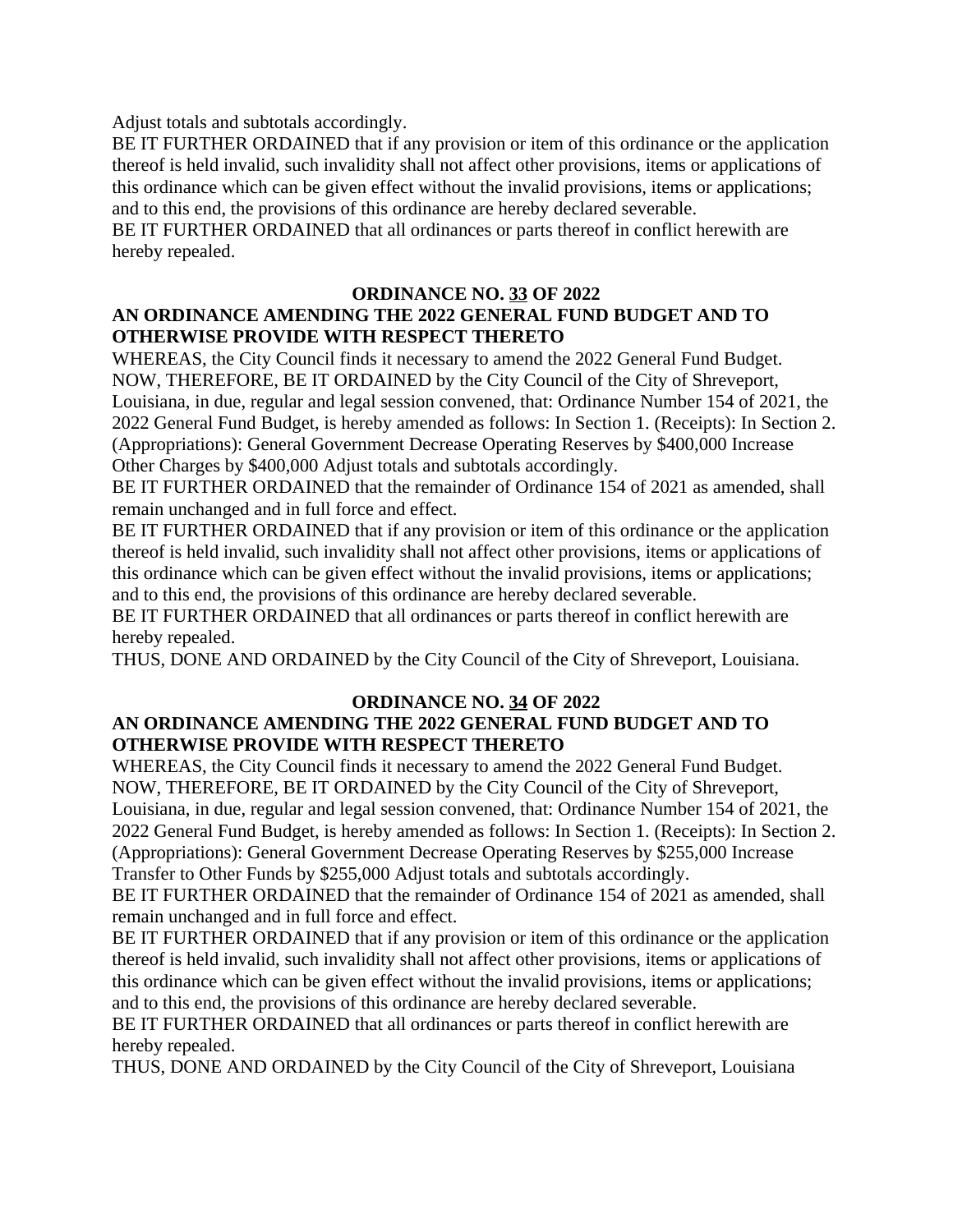### **ORDINANCE NO. 35 OF 2022**

### **AN ORDINANCE AMENDING THE 2022 RIVERFRONT DEVELOPMENT SPECIAL REVENUE FUND BUDGET AND TO OTHERWISE PROVIDE WITH RESPECT THERETO**

WHEREAS, the City Council finds it necessary to amend the 2022 Riverfront Development Special Revenue Fund Budget.

NOW, THEREFORE, BE IT ORDAINED by the City Council of the City of Shreveport, Louisiana, in due, regular and legal session convened, that: Ordinance Number 153 of 2021, the 2022 Riverfront Development Special Revenue Fund Budget is hereby amended as follows: In Section 1. (Receipts): In Section 2. (Appropriations): Increase Transfer to Other Funds by \$20,000 Decrease Operating Reserves by \$20,000 Adjust totals and subtotals accordingly. BE IT FURTHER ORDAINED that the remainder of Ordinance 153 of 2021 as amended, shall remain unchanged and in full force and effect.

BE IT FURTHER ORDAINED that if any provision or item of this ordinance or the application thereof is held invalid, such invalidity shall not affect other provisions, items or applications of this ordinance which can be given effect without the invalid provisions, items or applications; and to this end, the provisions of this ordinance are hereby declared severable.

BE IT FURTHER ORDAINED that all ordinances or parts thereof in conflict herewith are hereby repealed.

THUS, DONE AND ORDAINED by the City Council of the City of Shreveport, Louisiana.

### **ORDINANCE NO. 36 OF 2022**

### **AN ORDINANCE AMENDING THE 2022 CAPITAL PROJECTS FUND BUDGET, APPROPRIATING THE FUNDS AUTHORIZED HEREIN AND TO OTHERWISE PROVIDE WITH RESPECT THERETO**

WHEREAS, the City Charter provides for the amendment of any previously adopted budget; and WHEREAS, the City Council finds it necessary to amend the 2022 Capital Projects Fund Budget.

NOW, THEREFORE, BE IT ORDAINED, by the City Council of the City of Shreveport, in legal session convened, that Ordinance No. 152 of 2021, the 2022 Capital Projects Fund Budget, is hereby amended as follows: In Program A (Buildings & Improvements): - Decrease the appropriation for the project entitled SPAR Maintenance & Facilities Repairs and Upgrades (A21003) by \$1,000,000. In Program B (Recreation Improvements): - Establish a new project entitled Recreation Centers/ Parks– Repairs & Upgrades (B22002) with an appropriation of \$1,000,000. Establish funding source of \$1,000,000 from the General Fund ARP Funding. Adjust totals and subtotals accordingly.

BE IT FURTHER ORDAINED that the remainder of Ordinance No.152 of 2021 shall remain unchanged and in full force and effect.

BE IT FURTHER ORDAINED that if any provision or item of this ordinance or the application thereof shall be held invalid, such invalidity shall not affect other provisions, items or applications of this ordinance which can be given effect without the invalid provisions, items or applications; and to this end, the provisions of this ordinance are hereby declared to be severable. BE IT FURTHER ORDAINED that all ordinances or portions thereof in conflict herewith are hereby repealed.

### **TABLED LEGISLATION**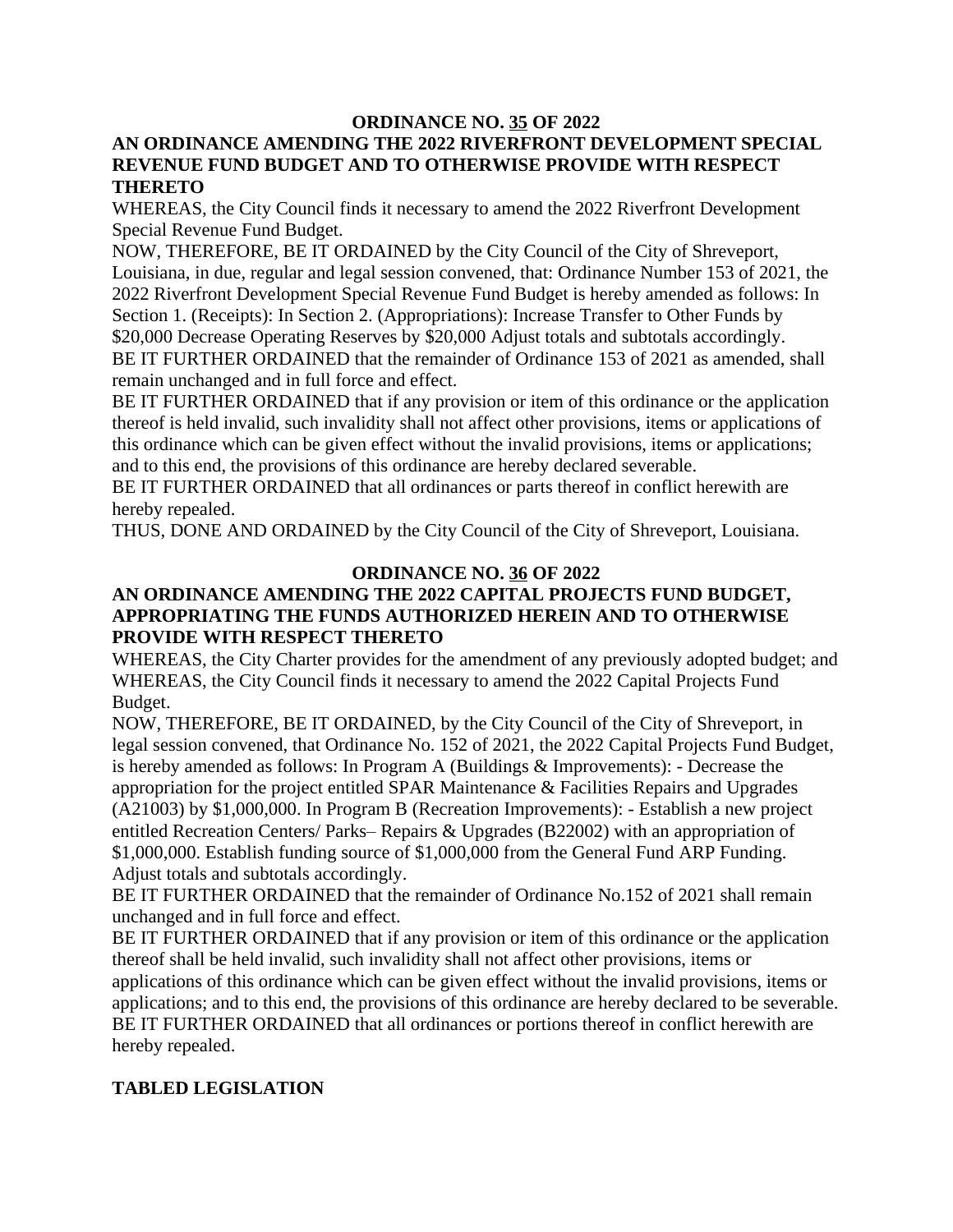### **ORDINANCES/RESOLUTIONS**:

**RESOLUTION NO. 124 OF 2021:** A resolution to establish an Intergovernmental committee, and to otherwise provide with respect thereto. (D/Boucher) (Tabled on November 9, 2021) **RESOLUTION NO. 166 OF 2021:** A resolution in support of and establishing a Tax Increment Financing (TIF) District, a proposed public improvement district, wholly within the city limits of the City of Shreveport, and otherwise providing with respect thereto. (F/Green) (Tabled on January 11, 2022)

**ORDINANCE NO. 72 OF 2021:** To amend certain portions of Chapter 26 of the City of Shreveport Code of Ordinances relative to the architectural and engineering selection process, and otherwise providing with respect thereto. (B/Fuller) (Tabled on February 8, 2022)

**ORDINANCE NO. 85 OF 2021:** An ordinance to amend certain portions of chapter 22 of the City of Shreveport Code of Ordinances relative to demolition delay in the Downtown Development District and otherwise providing with respect thereto (B/Fuller) (Tabled June 22, 2021)

**ORDINANCE NO. 94 OF 2021**: An ordinance to repeal Section 50-212 (a)(10) and to amend Section 50-212 (b) of Article V of the Code of Ordinances of the City of Shreveport relative to the Smokefree Air Act and to otherwise provide with respect thereto. (E/Flurry) (Tabled July 13, 2021)

**Motion by Councilman Boucher, seconded by Councilwoman Fuller, to remove Ordinance No. 94 of 2022 from the table. Motion approved by the following vote: Ayes: Councilwomen Taylor and Fuller, Councilmen Boucher, Jackson, Green and Bowman. 6. Nays: 0. Out of the Chamber: 0. Absent: Councilman Nickelson. 1. Abstentions: 0.**

**Motion by Councilman Jackson, seconded by Councilwoman Boucher, to withdraw Ordinance No. 94 of 2022. Motion approved by the following vote: Ayes: Councilwomen Taylor and Fuller, Councilmen Boucher, Jackson, Green and Bowman. 6. Nays: 0. Out of the Chamber: 0. Absent: Councilman Nickelson. 1. Abstentions: 0.**

**ORDINANCE NO. 149 OF 2021**: An ordinance amending Section 10-69 of Chapter 10, Article IV, Division 2 of the City of Shreveport, Louisiana, Code of Ordinances with respect to the Fee and Term for alcoholic beverage handling employee cards, and to otherwise provide with respect thereto. (Tabled on December 14, 2021)

**ORDINANCE NO. 195 OF 2021:** To amend Chapter 58, Article IV, Division 1 and Chapter 78, Article VIII, Division 1 of the City of Shreveport, Louisiana, Code of Ordinances relative to litter and dumping, and to otherwise provide with respect thereto. (A/Taylor, F/Green (Tabled on February 8, 2022)

**Motion by Councilwoman Taylor, seconded by Councilman Green, to remove Ordinance No. 195 of 2022 from the table. Motion approved by the following vote: Ayes: Councilwomen Taylor and Fuller, Councilmen Boucher, Jackson, Green and Bowman. 6. Nays: 0. Out of the Chamber: 0. Absent: Councilman Nickelson. 1. Abstentions: 0.**

**Motion by Councilman Green, seconded by Councilwoman Taylor, to withdraw Ordinance No. 195 of 2022. Motion approved by the following vote: Ayes: Councilwomen Taylor and Fuller, Councilmen Boucher, Jackson, Green and Bowman. 6. Nays: 0. Out of the**